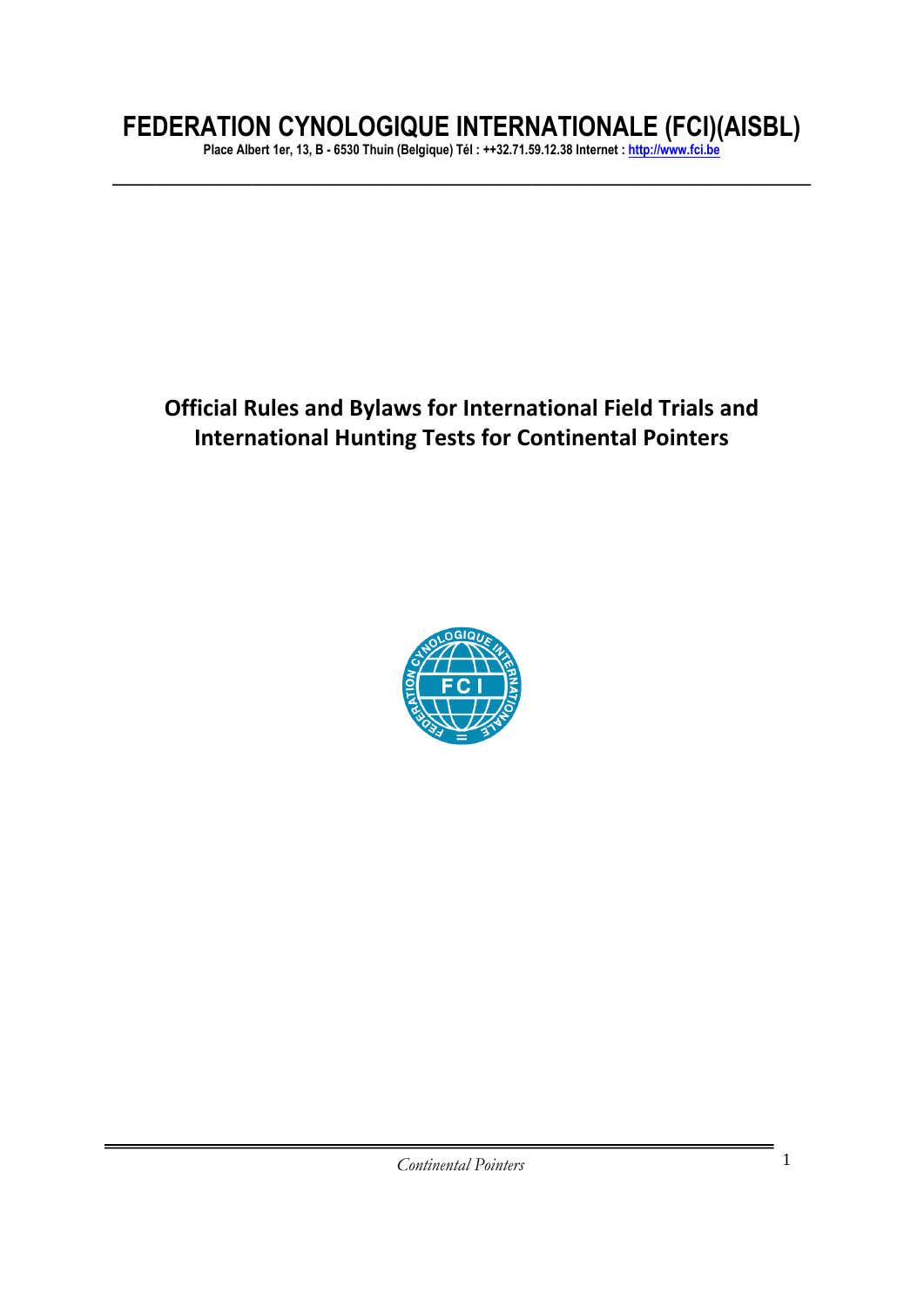- I. GENERAL REGULATIONS
- II. SPRING FIELD TRIAL
- III. SUMMER FIELD TRIAL
- IV. AUTUMN FIELD TRIAL
- V. HUNTING TEST FIELD AND WATER
- VI. MULTIPLE HUNTING TEST
- VII. REGULATIONS FOR THE AWARDING OF INTERNATIONAL WORKING CHAMPIONSHIPS
- VIII. RULES AND BYLAWS FOR THE SPRING EUROPEAN CUP
- IX. RULES AND REGULATIONS FOR THE WORLD CHAMPIONSHIP OF PRACTICAL HUNTING FOR BRITISH AND CONTINENTAL POINTERS
- X. RULES AND BYLAWS FOR CHAMPIONSHIPS FOR SEPARATE BREEDS

**The French text is the authentic one.** 

*The text in bold and italic (§VIII) was approved by the FCI General Committee in Como, September 2019.* 

*Continental Pointers* 2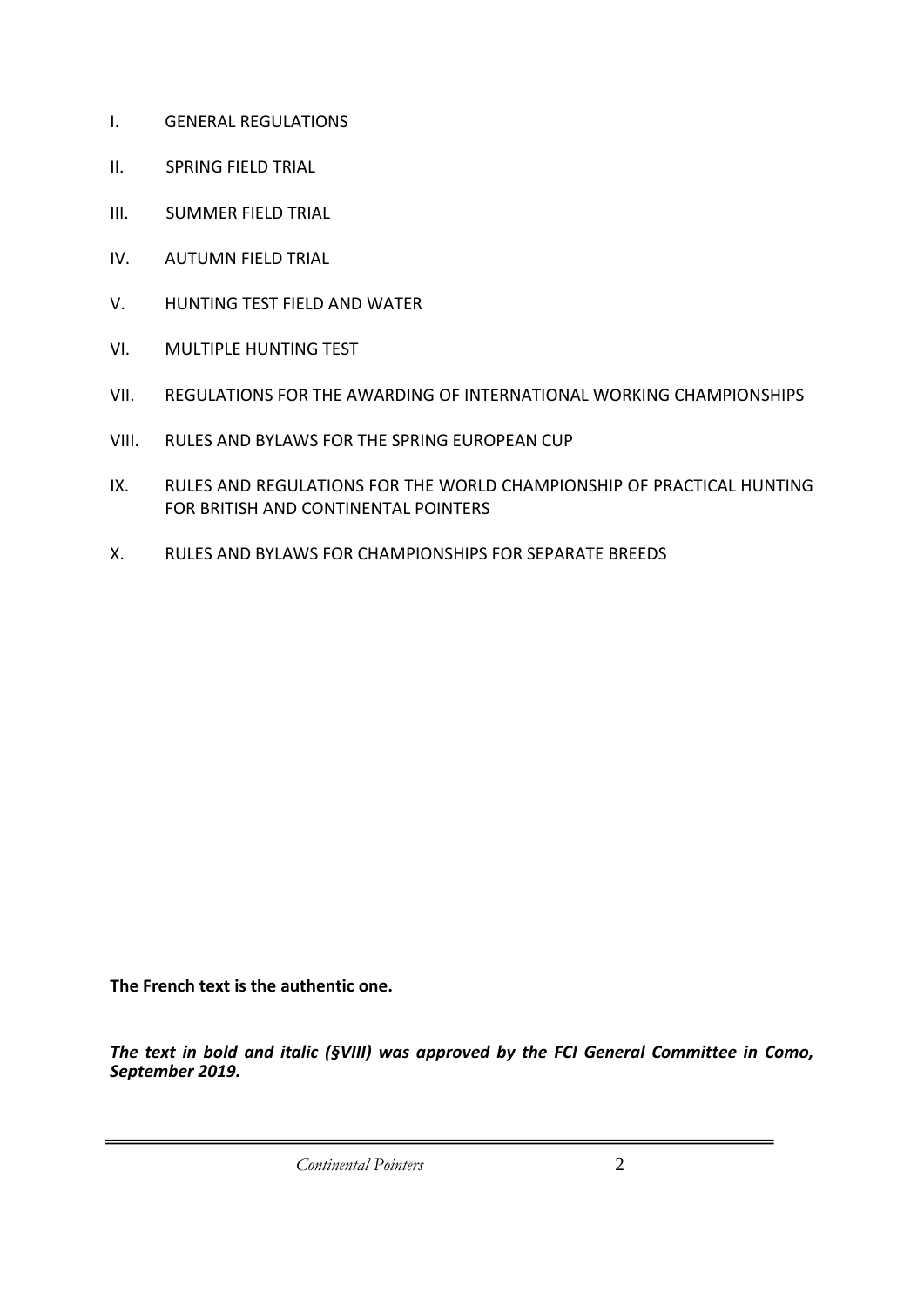# **I. GENERAL REGULATIONS**

# *PURPOSE*

**Art. I.1** The purpose of international field trials and international hunting tests for continental pointers, held under patronage of the F.C.I., is the selection of dogs which hunt efficaciously in a breed-appropriate style, in order to provide an essential contribution to the selection of the genetically best-transmitting dogs for improvement of the various continental pointer breeds and to stimulate the interest in high-grade dogs.

# *ORGANIZATION*

**Art. I.2** International field trials and international hunting tests for continental pointers, under F.C.I. patronage, are organized by breeder's associations, regional dog-fancier associations and user associations of hunting dogs, recognized by the governing national canine organizations having F.C.I. membership.

**Art. I.3** An association intending to organize an international field trial or international hunting test endowed with the Certificat d'Aptitude au Championnat International de Travail (CACIT), makes a timely request for F.C.I. patronage via the governing national canine organization of its country. The F.C.I. grants its patronage only if the field trial or hunting test conforms to the Rules and Bylaws formulated here. A CACIT can be awarded only if the governing national canine organization endows the field trial or hunting test with a Certificat d'Aptitude au Championnat de Travail (CACT).

**Art. I.4** The fields should be tended before commencement of the field trial or hunting test. During the competition no game shall be put out.

# *PARTICIPATION*

**Art. I.5** The international field trials and international hunting tests for continental pointers under F.C.I. patronage are open to all pure-bred continental pointers registered in an F.C.I.-recognized studbook. The owner's or handler's nationality and place of legal residence are irrelevant.

**Art. I.6** Excluded from participation are: inadequately vaccinated dogs, aggressive dogs, dogs suffering from a contagious disease, bitches in heat, monorchid or cryptorchid dogs, dogs suffering from testicular atrophy, and dogs belonging to persons who are members of an association designated as dissident by the governing national canine organization of their country or persons who are excluded to competitions by the governing national canine organization of their country.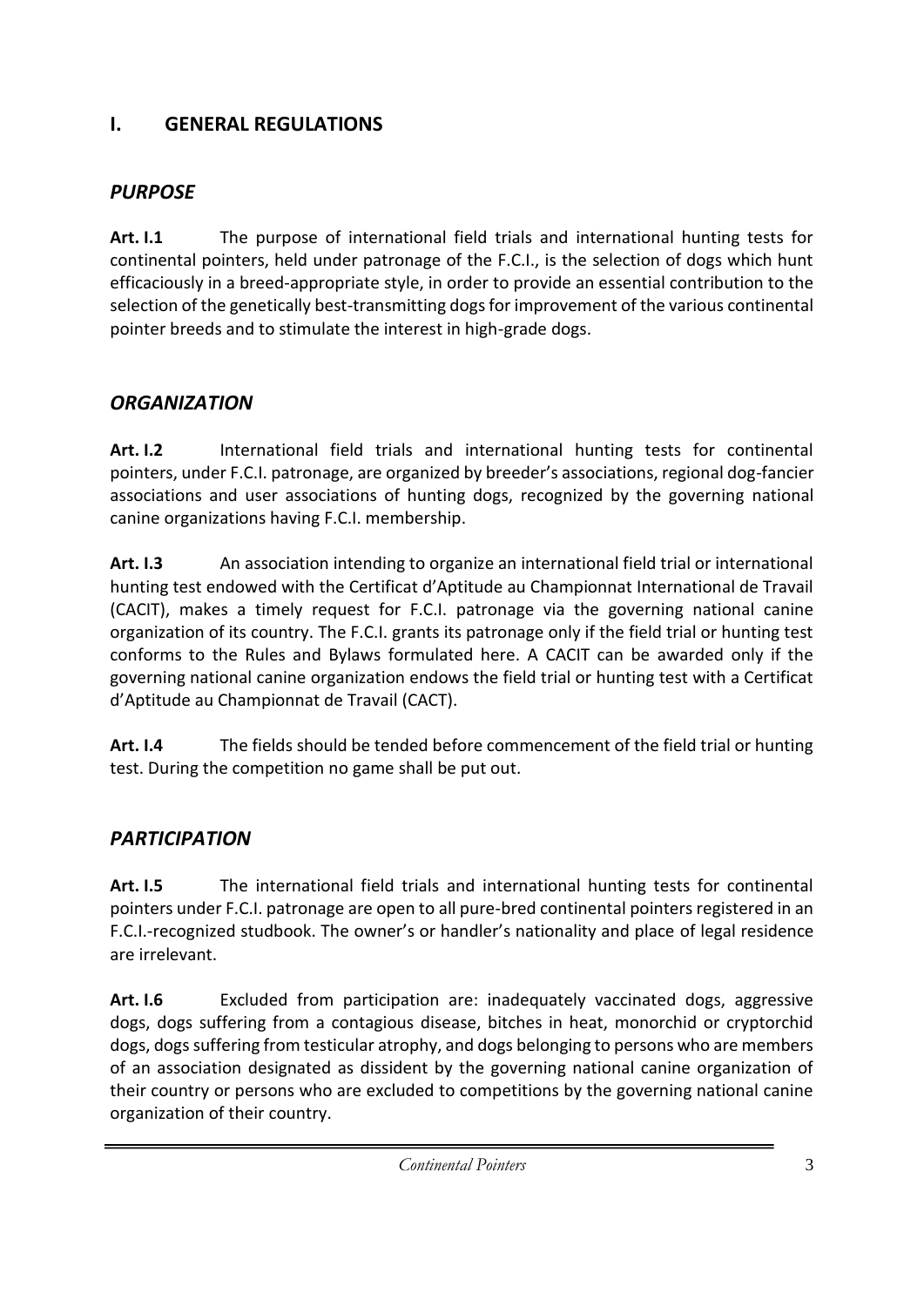Doped dogs are forbidden, dogs which are doped will be excluded and those who are responsible will be disciplined.

**Art. I.7** Participation may be restricted to one breed or a number of breeds, on condition that this restriction is announced in advance.

**Art. I.8** Participation may be restricted in view of merit (qualifications obtained earlier), on condition that this restriction is announced in advance.

**Art. I.9** The organizing association may limit the number of participating dogs, on condition that this limitation is announced in advance. The limit may not be placed at less than twelve participants.

**Art. I.10** Participation may be not restricted on the basis of gender or age.

**Art. I.11** Application to enter the competition must be made prior to the entry deadline determined and announced by the organizing association; after this date no further entries will be accepted.

**Art. I.12** Entries are not accepted unless the required registration fee is paid. Nonresident participants can pay upon arrival at the competition site before the start of the competition event. A registration fee will not be returned unless the participant has announced withdrawal prior to the entry deadline.

**Art. I.13** In the event of force majeure the field trial or hunting test may be cancelled and, if this is the case, the registration fees will be used to meet incurred obligations.

# *JUDGES*

**Art. I.14** Authorized to judge during international field trials and international hunting tests for continental pointers under F.C.I. patronage are only those judges who are qualified to judge during these competitions and whose names occur on the lists of judges in their country of current legal residence. Foreign judges may officiate only if permission is obtained from the governing national canine organization of their country. Such permission should be timely requested by the governing national canine organization of the organizing country.

**Art. I.15** A judge cannot judge any dog that he has either owned, co-owned, trained, kept or sold in the six months preceding the competition where he is officiating as a judge, the same applies to dogs owned by members of his immediate family or partners.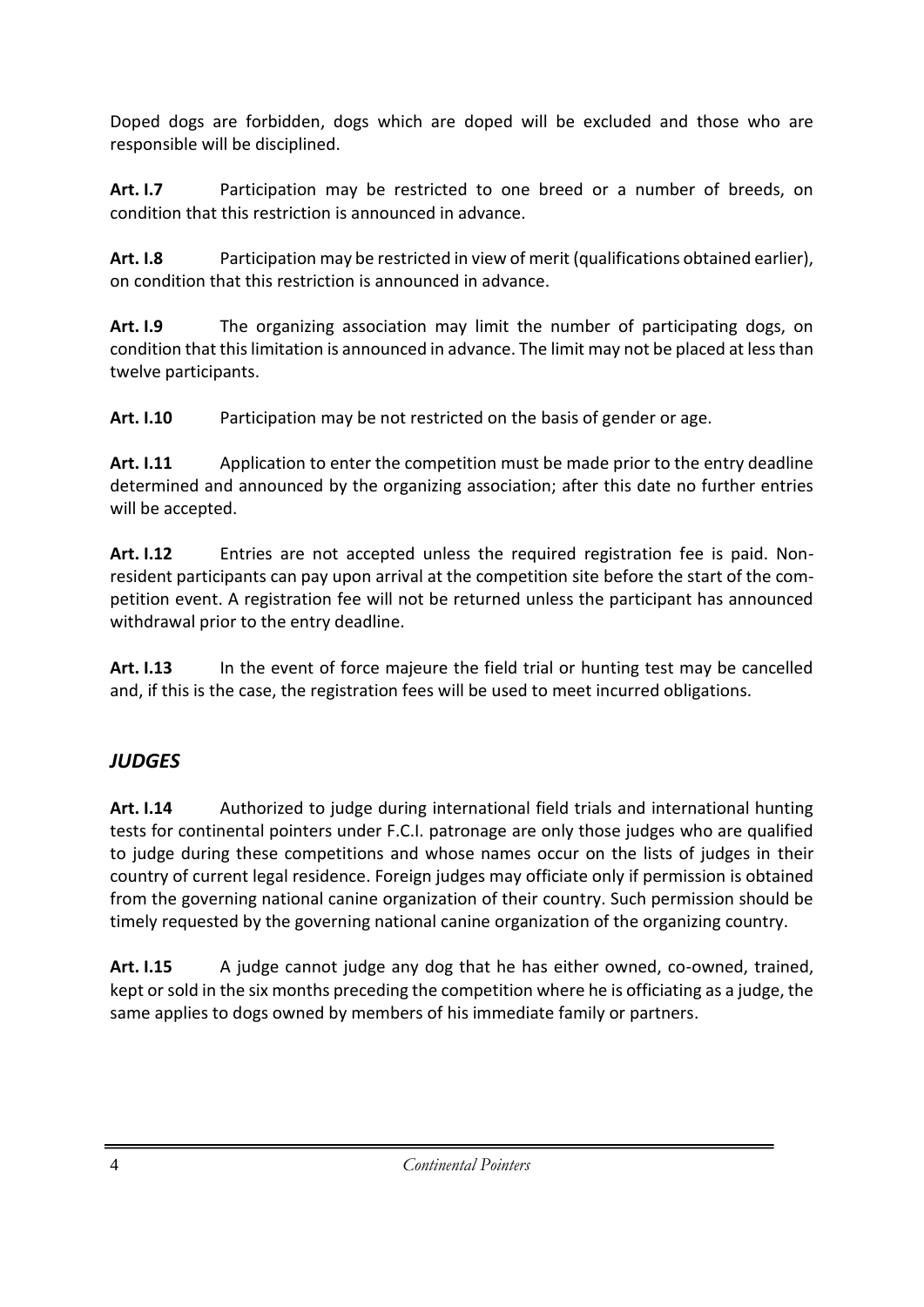### *GROUP DIVISION*

**Art. I.16** Competing dogs may be divided into a number of groups.

**Art. I.17** Group division is at the discretion of the organizing association, the running order is determined by lot. The drawing is only an indication of the running order.

**Art. I.18** Dogs handled by one participant are assigned to no more than two different groups.

# *ROLL-CALL*

**Art. I.19** Time and venue are announced in advance. Handlers and dogs are required to be present during the roll-call taken at the venue, on pain of exclusion.

# *THE RUN*

**Art. I.20** Handlers and their dogs must keep themselves available for the judges and follow their instructions.

**Art. I.21** During the run the dog shall not wear any coercive means. The handler shall not use coercive means.

**Art. I.22** During the run the handler should make extremely sparing use of voice and whistle.

## *AWARDING THE CACIT*

**Art. I.23** CACIT and RCACIT are awarded to dogs which have run an exceptionally meritorious and faultless course. The dog should be qualified as 'excellent' or, if this qualification is not in use, should be awarded 'first prize' or 'first category'. The F.C.I. expects judges to exercise due severity when they propose a CACIT or RCACIT candidate.

**Art. I.24** The judges shall, if one or more dogs have performed at CACIT level, propose no more than one CACIT and one RCACIT per field trial or hunting test.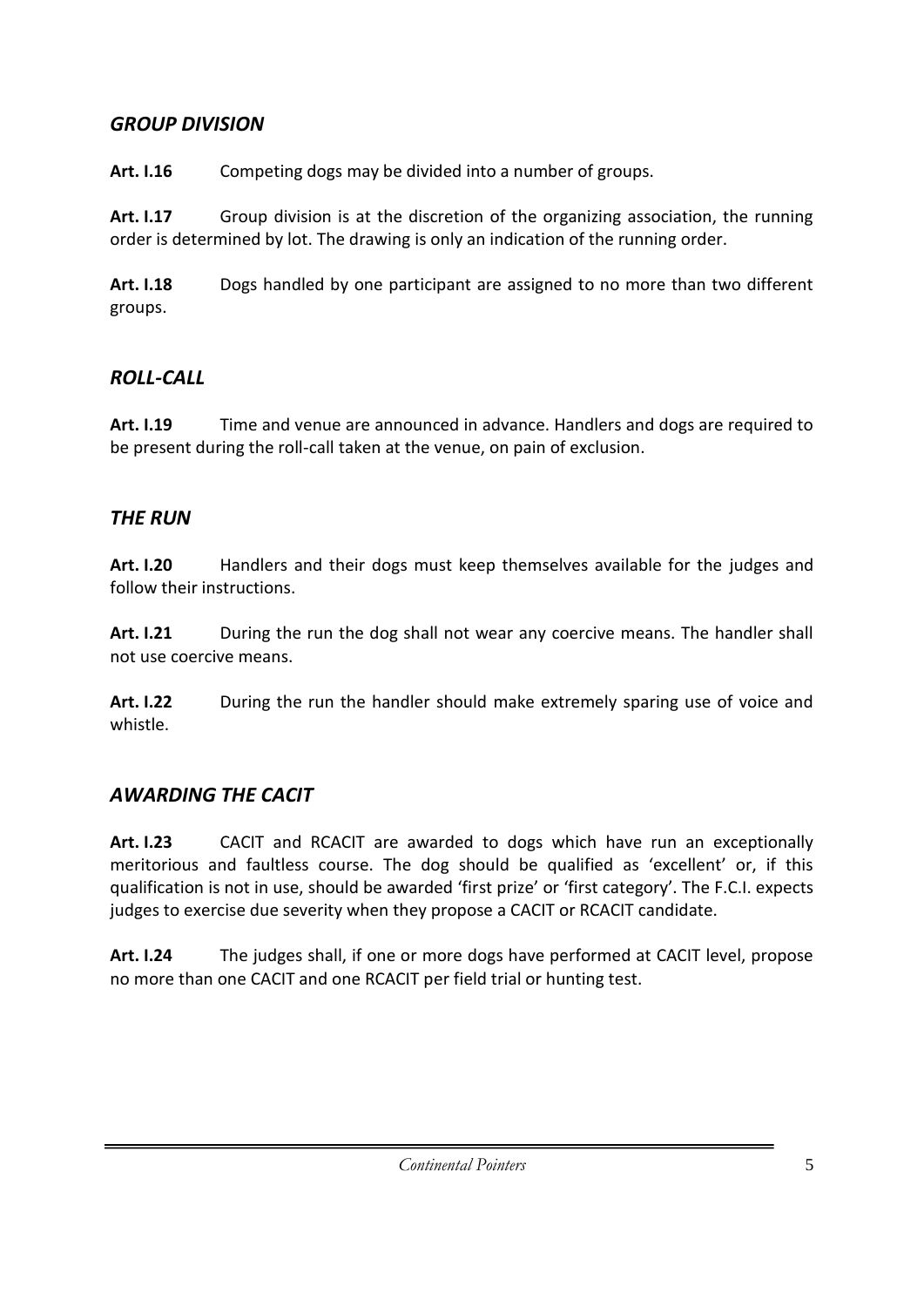**Art. I.25** If a hunting test at which a CACIT can be awarded is judged by means of a scoring system, and if more dogs have performed at CACIT level, the judges will propose for CACIT the dog which obtained the highest score; the second highest will be proposed for RCACIT. If two or more dogs obtained the same score their ranking will be determined by the competition rules. If the rules contain no provisions for this, these dogs will be subjected to a barrage in open country, run in couple. Dogs participating in a barrage are compared and placed in terms of breed-appropriate style, ground-covering performance and obedience.

**Art. I.26** If a field trial at which a CACIT can be awarded is divided into groups of competing dogs, and if more than one group winner has performed at CACIT level, these group winners will be subjected to a barrage in open country, run in couple. Dogs participating in a barrage are compared and placed in terms of breed-appropriate style, ground-covering performance and obedience.

If a dog is registered with the appendix (waiting list) to a studbook officially recognized by the FCI and can therefore not be awarded the CACIT, the handler has to warn the jury of his series about it; if it gains the CACT, the dog will not be allowed to participate in a possible barrage for the CACIT, nor any other dog of the same series in its place.

**Art. I.27** A barrage run to obtain the CACIT or RCACIT does not influence the results obtained during the competition; however, if the dogs do not perform adequately the judge will not propose CACIT or RCACIT.

**Art. I***.***28** Through the governing national canine organization of the organizing country the Secretariat-General of the F.C.I. will be informed of the CACIT and RCACIT candidates proposed by the judges.

**Art. I.29** The F.C.I. will endorse CACIT and RCACIT proposals only if at least six dogs competed in the field trial or hunting test.

**Art. I.30** The Secretariat-General of the F.C.I. verifies whether all Rules and Bylaws were met. If so, the F.C.I. endorses the judges' proposals, whereupon certificates are immediately sent to the owners. If not, the CACIT or RCACIT is not awarded.

## *DISPUTES*

**Art. I.31** In cases of disputes the Rules and Bylaws of the governing national canine organization of the organizing country will be considered binding on condition that they are not contrary to the F.C.I. Rules and Bylaws.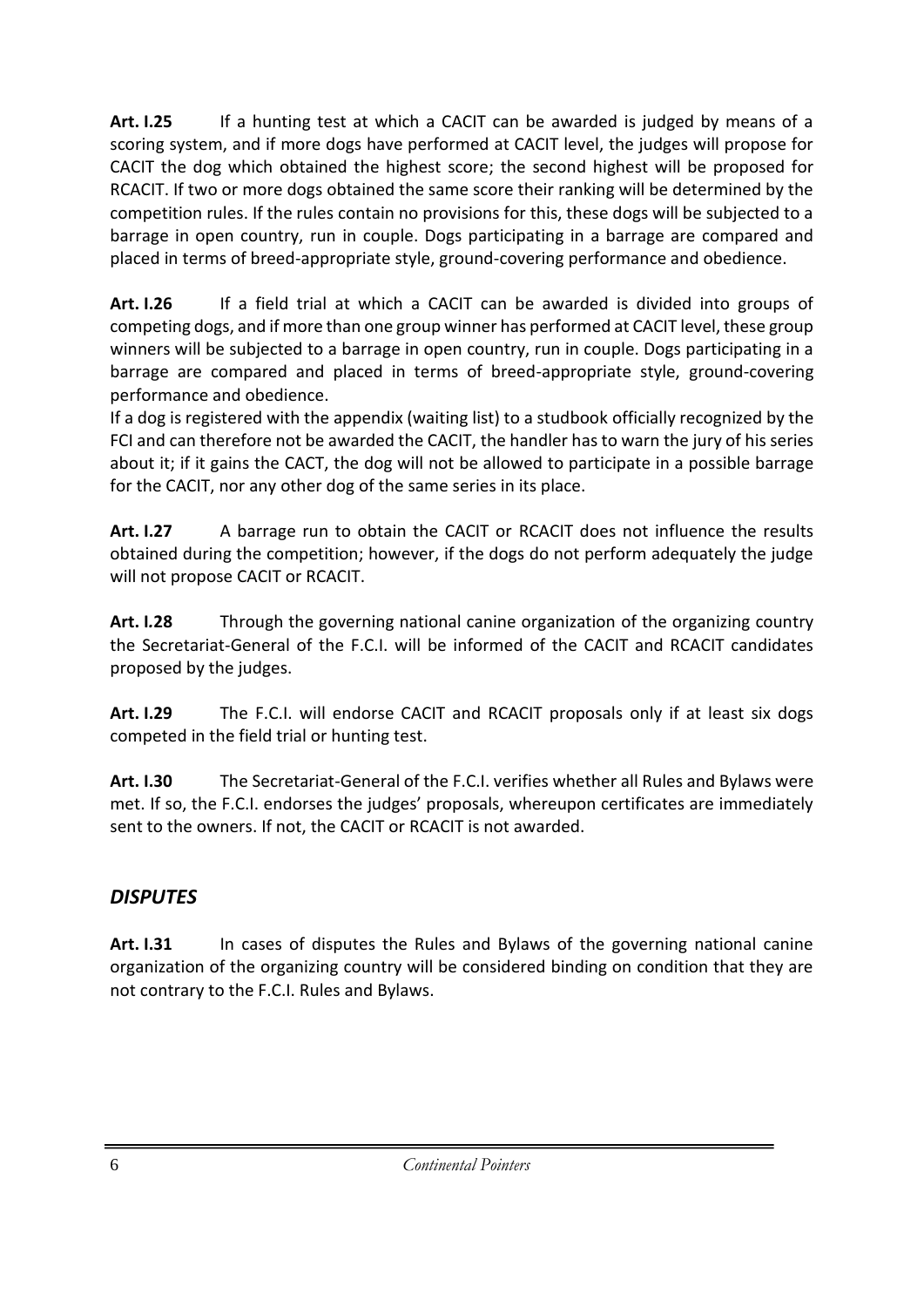# *SCOPE OF THESE RULES AND BYLAWS*

**Art. I.32** These Rules and Bylaws apply to all international field trials and all international hunting tests for continental pointers under F.C.I. patronage. These Rules and Bylaws do not affect national field trials, national hunting tests and national work championships existing in various countries and whose regulation is under jurisdiction of the governing national canine organization of each of these countries.

# *TRANSLATIONS*

Art. 1.33 In the event of dispute, only the original text in the French language is valid.

# *RATIFICATION*

**Art. I.34** These Rules and Bylaws are approved by the F.C.I. General Committee, June 1999, Mexico City.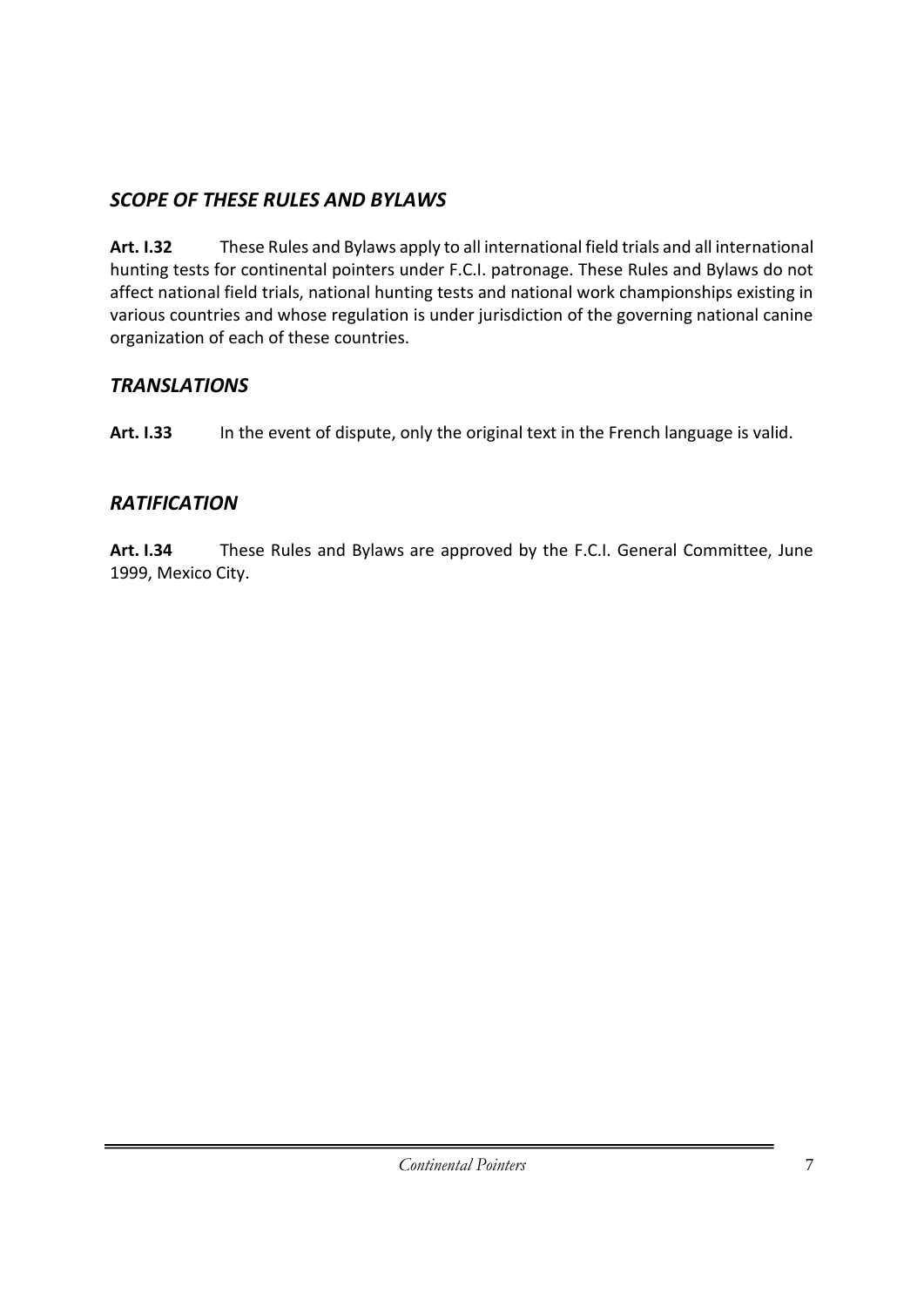#### **II. SPRING FIELD TRIAL**

## *NATURE OF THE CONTEST*

**Art. II.1** The Spring Field Trial for continental pointers concerns fieldwork on partridge exclusively.

### *TERRAIN*

**Art. II.2** Any hunting field is acceptable on condition that the dogs can be shown to full advantage in this discipline and on condition that it contains a sufficient number of wild partridge.

## *GAME*

Art. II.3 Spring Field Trials take place on red and grey partridge exclusively. Hence, for purposes of classification good points scored on any other game can be taken into consideration, faults other than chasing shall not be taken into consideration. A dog shall not be classified unless he has scored at least one correct point on partridge.

## *THE RUN*

Art. II.4 A Spring Field Trial will be held either in solo or in couple.

**Art. II.5** The first run, which should as much as possible be with favourable wind, should be, leaving aside extraordinary circumstances, of a duration of 15 minutes, unless the dog commits an eliminating fault or falls short of the standard for this field trial.

Art. II.6 Regarding the duration of further runs the judges are free to act as they see fit. Judges may decide to call on dogs with highly promising runs but no opportunity to score. The judges can do so no more than twice, although the run must be terminated immediately after the first opportunity.

**Art. II.7** At the start of each run and in successive runs one minute of relaxation is allowed, during which points scored are counted, but faults do not imply elimination.

**Art. II.8** The time needed to move from one field to another, whereby the dog's run was interrupted, shall not be included in the run. Flushes occurring during the first reach left and right are not counted as fault; however, elimination follows when a dog resuming his run commits an intentional flush.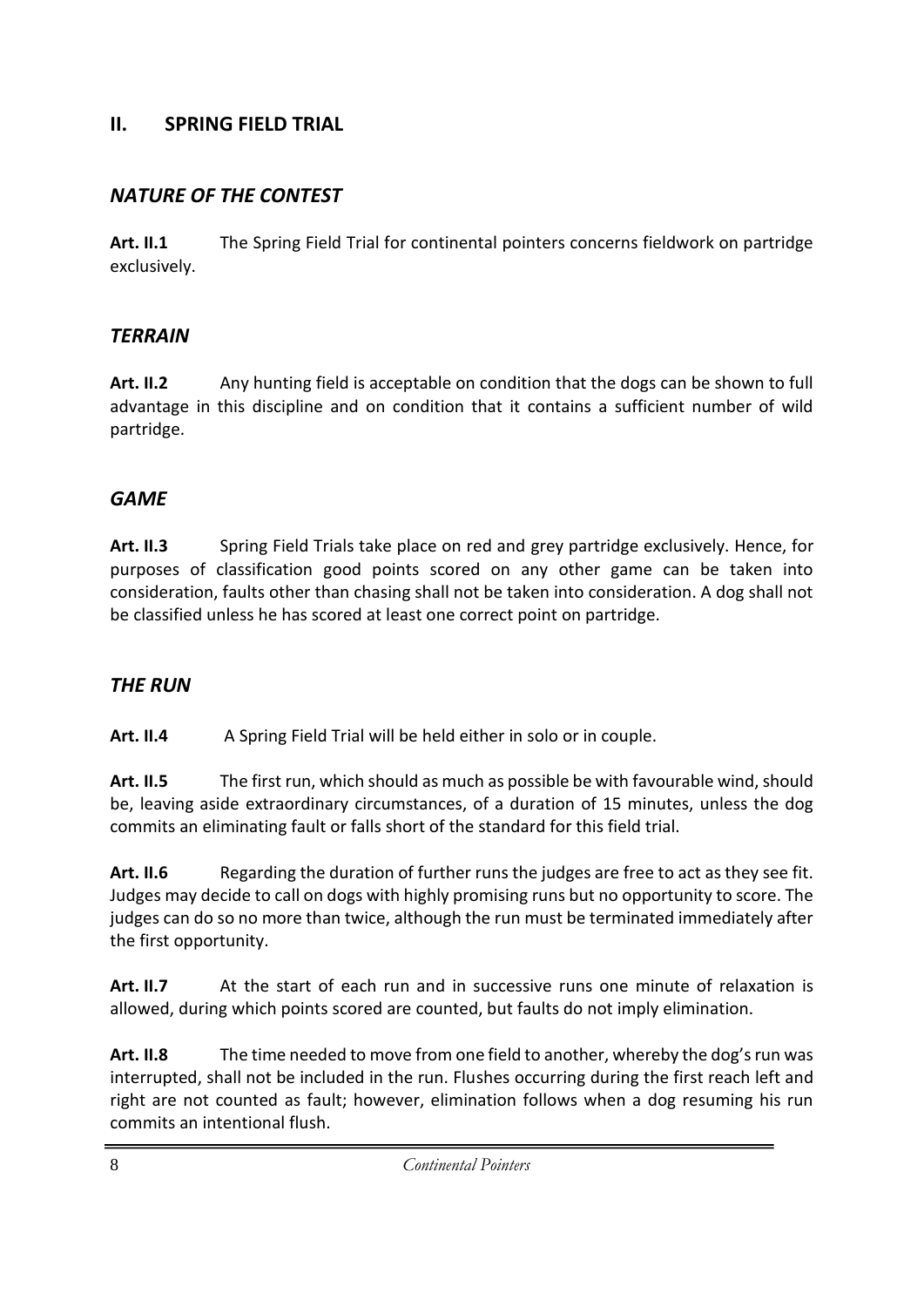**Art. II. 9** As soon as the end of a run is signalled, subsequent points or faults are irrelevant, unless the dog proves to be out of hand and cannot immediately be brought to heel by its handler.

**Art. II.10** At least one of the points will include a gunshot; a gun-shy dog will be eliminated.

**Art. II.11** When the handler has responded to a pointing, he must leash his dog and go to the judges.

**Art. II.12** When the dogs are running in couple the two handlers must walk abreast of each other during the entire run and must be under continuous supervision of the judges. It will under no circumstances be tolerated that a handler hinders a competitor's dog by excessive use of voice or whistle; a sober presentation will be highly valued. Use of an ultrasonic whistle is forbidden.

# *JUDGEMENT / CLASSIFICATION*

**Art. II.13** No award will be given to dogs which have not made at least one completed point on partridge.

- \* A point begins when a dog winds game and points standing and rigid. Next, the dog exercises a commanded approach or a commanded flush, whereby he remains immobile when the game leaves and steady at gunshot. The point is not ended until the handler has leashed the dog.
- The fact that a dog points not standing does not imply its elimination, but if it does so without a good reason, even if only once, he cannot attain the qualification of excellent. The fact to repeat such an undesirable pointing should be taken into consideration by the judges.
- \* If a commanded approach is required the dog should do so unhesitatingly and easily, moving ahead of the handler exclusively at the latter's command and without losing touch with the game. A long approach is acceptable on condition that the approach is energetic, purposeful and effective. Refusal to execute a commanded approach leads to elimination.
- \* If a commanded flush is required, the dog should show game in a direct action, exclusively at his handler's command and after authorization of the judge. During this action the handler must remain at the spot from where the flush was commanded. The action should be energetic, purposeful and effective. Refusal to execute a commanded flush leads to elimination.
- \* The commanded approach and the commanded flush may not be confused with the dog's action to restore spontaneously contact with the scent before the handler's arrival.
- \* A country is free to require a commanded approach, a commanded flush, or to permit both.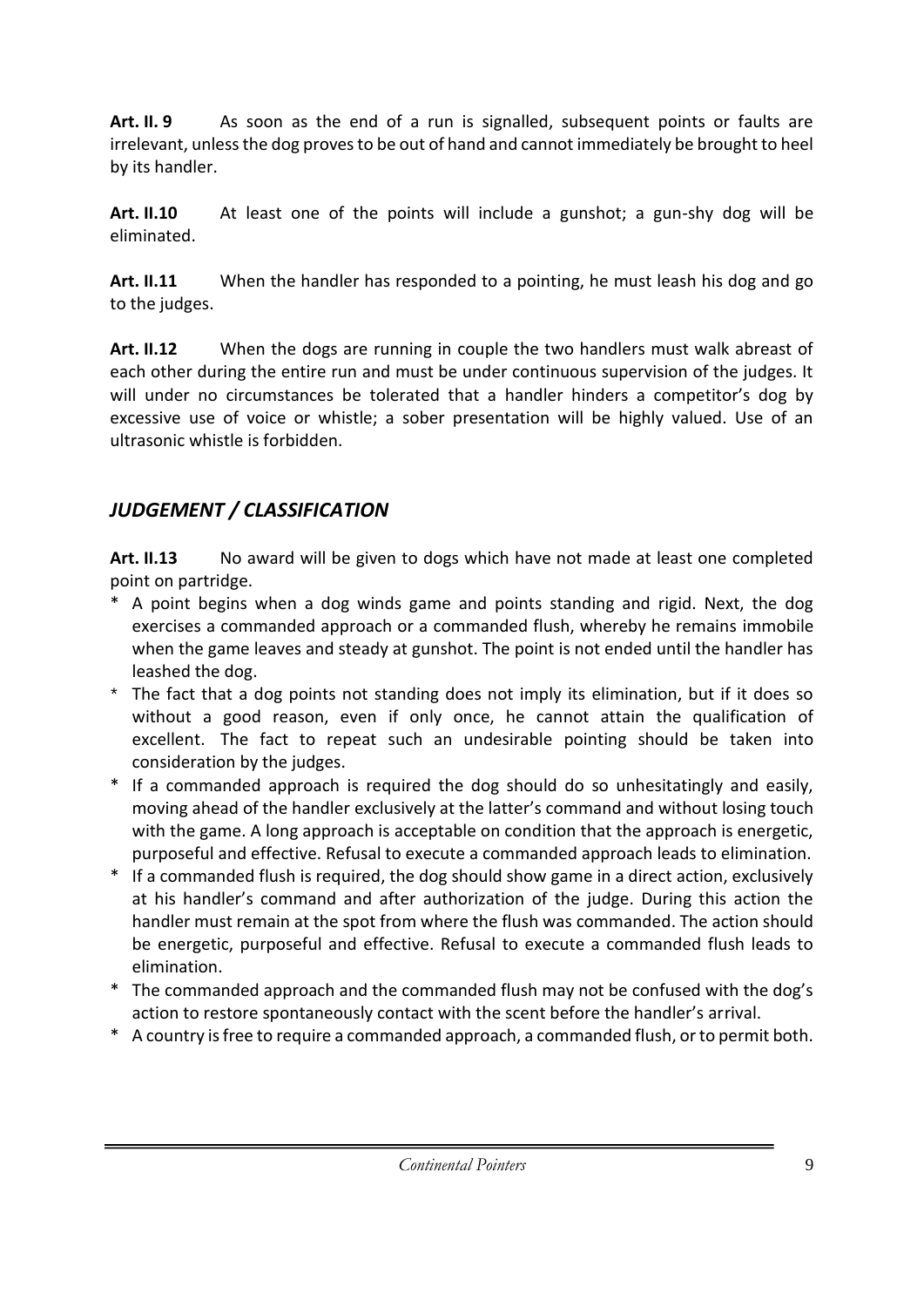**Art. II.14** Judges shall not base their final ranking on the number of points scored, but on the quality of the points, and they should primarily consider breed-appropriate style, will to hunt, winding ability and obedience.

**Art. II.15** The field should be quarried actively, intelligently and systematically. This should not be regulated by means of the whistle.

**Art. II.16** The entire field should be quarried and every opportunity of partridge should be utilized.

Art. II.17 Pursuit of birds leads to elimination, pursuit of any game other than birds does not lead to elimination if the dog returns upon his handler's first command and then resumes his normal run.

Art. II.18 As game departs and at gunshot the greatest possible steadiness is demanded. Only dogs which display absolute steadiness can be considered for the CACIT.

**Art. II.19** When the dogs are running in couple the judges will favour dogs that back spontaneously. To respect the pointing of the brace mate is obligatory, spontaneously or by command. The dog that does not respect a pointing of its brace mate or hinders its brace mate persistently (trailing, irregular ground-covering, insufficient training, pointing without result) will be eliminated.

**Art. II.20** Elimination follows (except as described in Art. II.7, II.17, II.21 and II.22):

- a. if the dog is aggressive;
- b. if the dog is doped;
- c. if the dog gets out of hand, including pursuit of game;
- d. if the dog within his run intentionally flushed once;
- e. if the dog within his run missed partridge once;
- f. if the dog repeatedly (three times) points resolutely without showing game in different directions;
- g. if the dog does not respect a pointing of its brace mate;
- h. if the dog hinders its brace mate persistently;
- i. if the dog is insufficiently steady at departing game or at gunshot;
- j. if the dog is gun-shy;
- k. if the dog is loud during his run;
- l. if the dog does not conform to the standards of this field trial.

**Art. II.21** An MTHR (Mention Très Honorable Réservé) can be awarded to a dog whose run was outstanding and 15 minutes in length, with an excellent point, but marred by an eliminating fault (flush or missed game). Per group only one MTHR can be awarded.

Art. II.22 A CQN (Certificat de Qualités Naturelles) may be awarded to a dog whose run was excellent, including pointing present game, but marred by an eliminating handling error.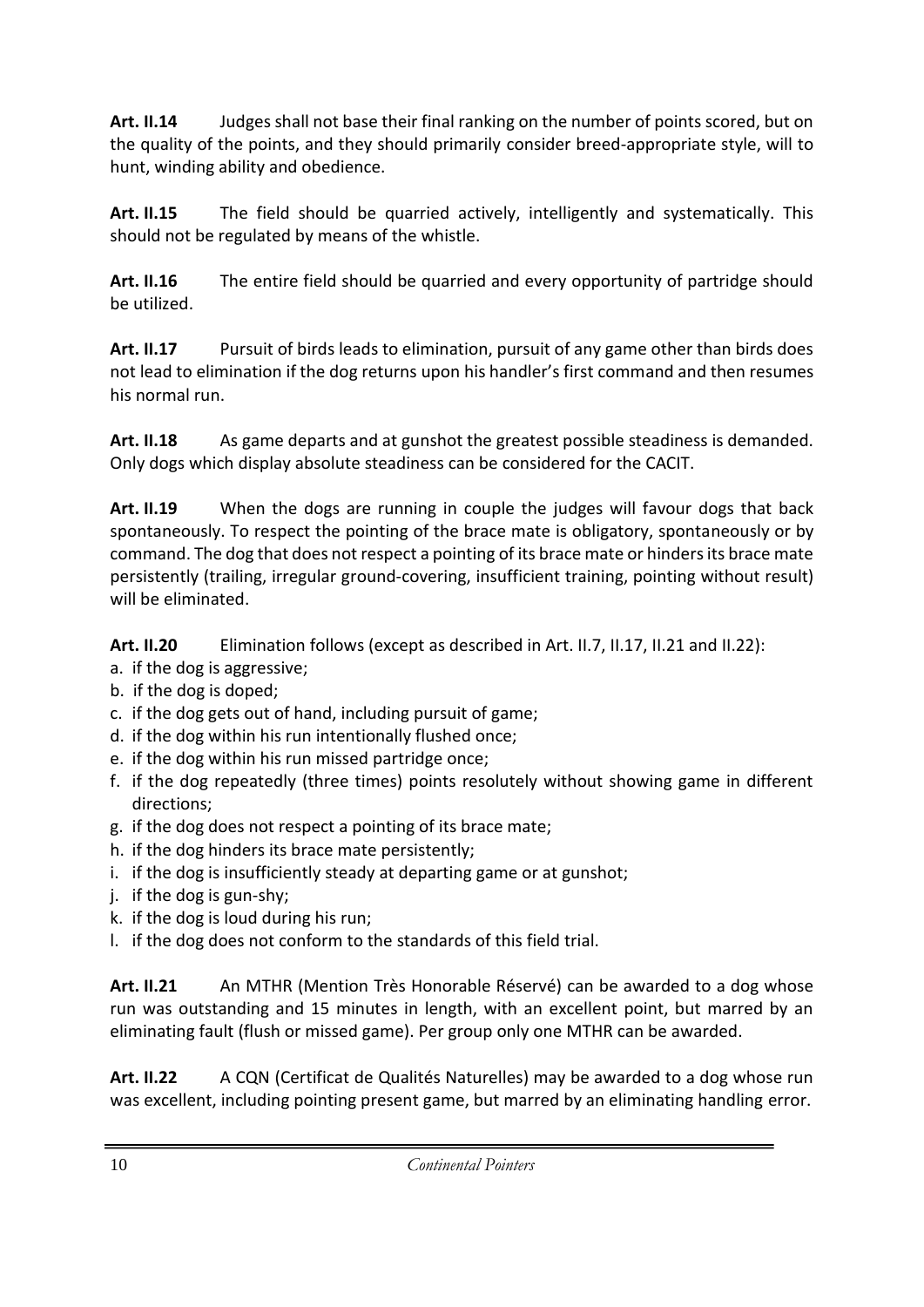Art. II.23 At the close of the competition the judges must, prior to their departure, announce the results, add their comment, and present the organization with the final ranking.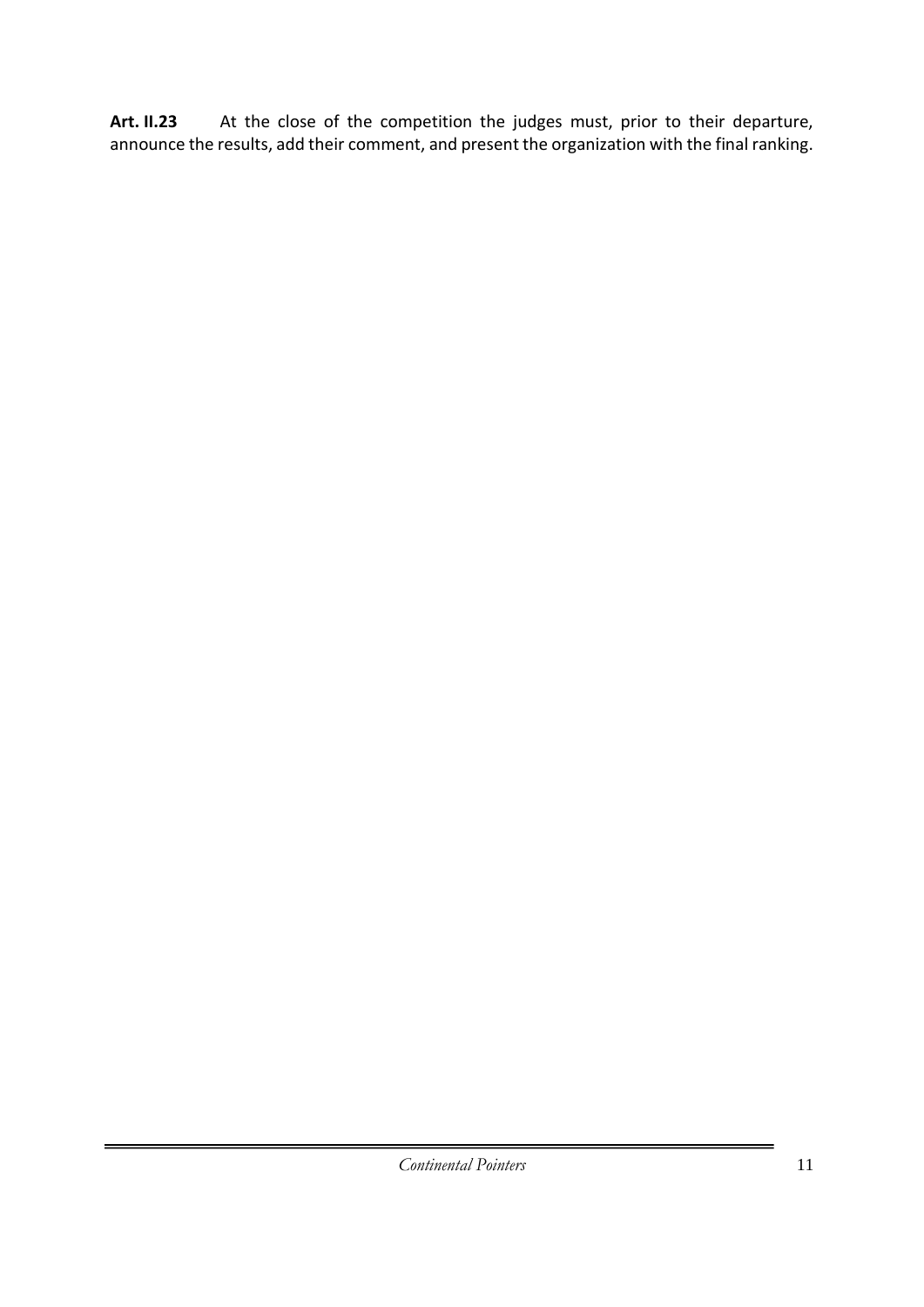#### **III. SUMMER FIELD TRIAL**

## *NATURE OF THE CONTEST*

**Art. III.1** The Summer Field Trial for continental pointers concerns fieldwork exclusively. The work must reflect hunting conditions. The dog shall be judged on his performance before the shot.

### *TERRAIN*

**Art. III.2** The competition should be held in genuine hunting grounds, containing sufficient burr and vegetation to provide cover for game animals.

## *GAME*

**Art. III.3** The Summer Field Trial takes place on feathered game, as usually hunted with pointers. Hence, for purposes of classification good points scored on any other game can be taken into consideration, faults other than chasing shall not be taken into consideration. A dog shall not be classified unless he has scored at least one correct point on feathered game, usually hunted with pointers. The game may be restricted on condition that this restriction is announced in the programme or in the national Rules and Bylaws.

## *THE RUN*

**Art. III.4** A Summer Field Trial will be held either in solo or in couple.

**Art. III.5** The first run, which should as much as possible be with favourable wind, should be, leaving aside extraordinary circumstances, of a duration of 15 minutes, unless the dog commits an eliminating fault or falls short of the standard for this field trial.

**Art. III.6** Regarding the duration of further runs the judges are free to act as they see fit. Judges may decide to call on dogs with highly promising runs but no opportunity to score. The judges can do so no more than twice, although the run must be terminated immediately after the first opportunity.

**Art. III.7** At the start of each run and in successive runs one minute of relaxation is allowed, during which points scored are counted, but faults do not imply elimination.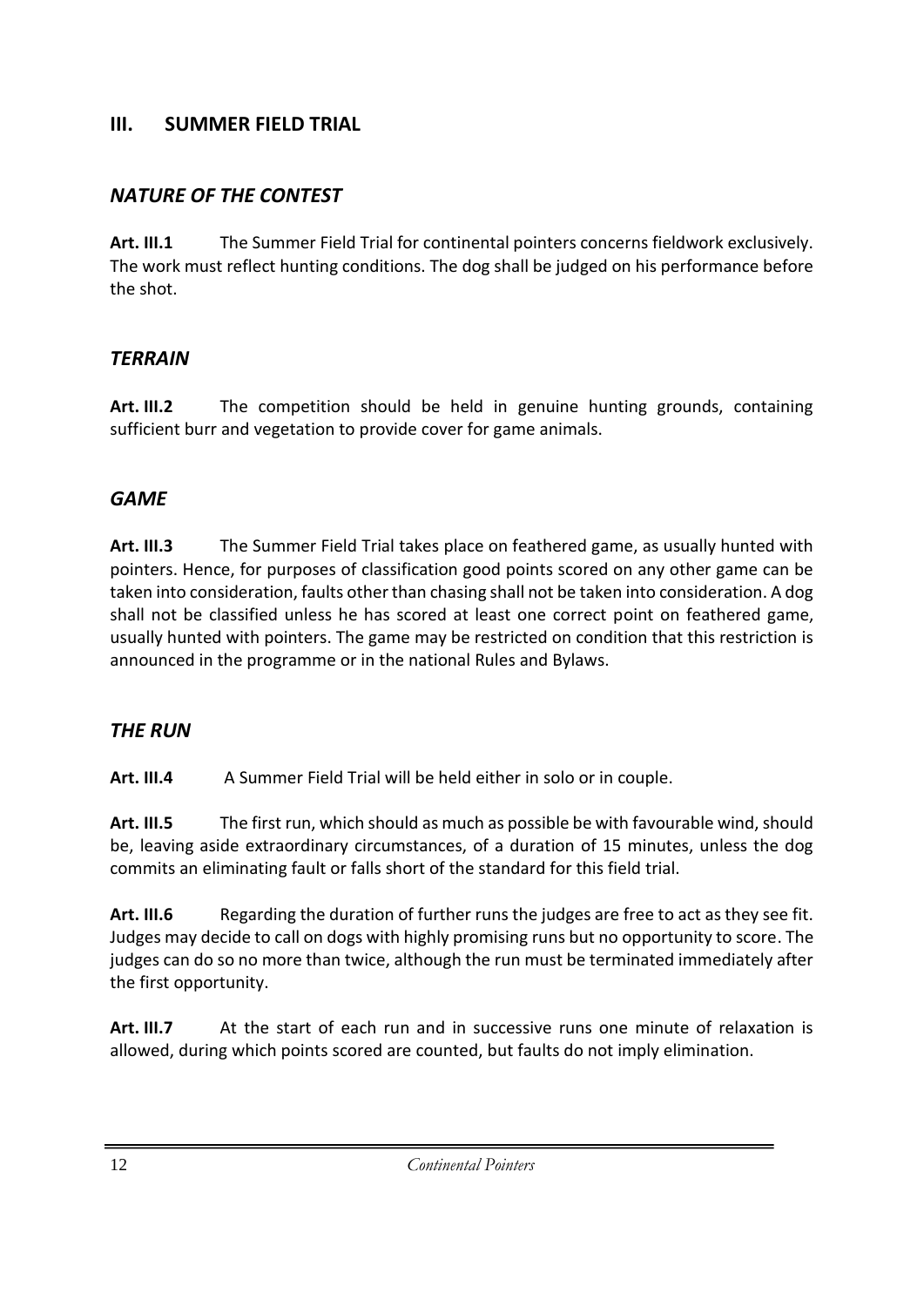**Art. III.8** The time needed to move from one field to another, whereby the dog's run was interrupted, shall not be included in the run. Flushes occurring during the first reach left and right are not counted as fault; however, elimination follows when a dog resuming his run commits an intentional flush.

**Art. III. 9** As soon as the end of a run is signalled, subsequent points or faults are irrelevant, unless the dog proves to be out of hand and cannot immediately be brought to heel by its handler.

**Art. III.10** At least one of the points will include a gunshot; a gun-shy dog will be eliminated.

**Art. III.11** When the handler has responded to a pointing, he must leash his dog and go to the judges.

**Art. III.12** When the dogs are running in couple the two handlers must walk abreast of each other during the entire run and must be under continuous supervision of the judges. It will under no circumstances be tolerated that a handler hinders a competitor's dog by excessive use of voice or whistle; a sober presentation will be highly valued. Use of an ultrasonic whistle is forbidden.

# *JUDGEMENT / CLASSIFICATION*

**Art. III.13** No award will be given to dogs which have not made at least one completed point on feathered game as referred to in art. III.3.

- \* A point begins when a dog winds game and points standing and rigid*.* Next, the dog exercises a commanded approach or a commanded flush, whereby he remains immobile when the game leaves and steady at gunshot. The point is not ended until the handler has leashed the dog.
- *\** The fact that a dog points not standing does not imply its elimination, but if it does so without a good reason, even if only once, he cannot attain the qualification of excellent. The fact to repeat such an undesirable pointing should be taken into consideration by the judges.
- \* If a commanded approach is required the dog should do so unhesitatingly and easily, moving ahead of the handler exclusively at the latter's command and without losing touch with the game. A long approach is acceptable on condition that the approach is energetic, purposeful and effective. Refusal to execute a commanded approach leads to elimination.
- \* If a commanded flush is required, the dog should show game in a direct action, exclusively at his handler's command and after authorization of the judge. During this action the handler must remain at the spot from where the flush was commanded. The action should be energetic, purposeful and effective. Refusal to execute a commanded flush leads to elimination.
- \* The commanded approach and the commanded flush may not be confused with the dog's action to restore spontaneously contact with the scent before the handler's arrival.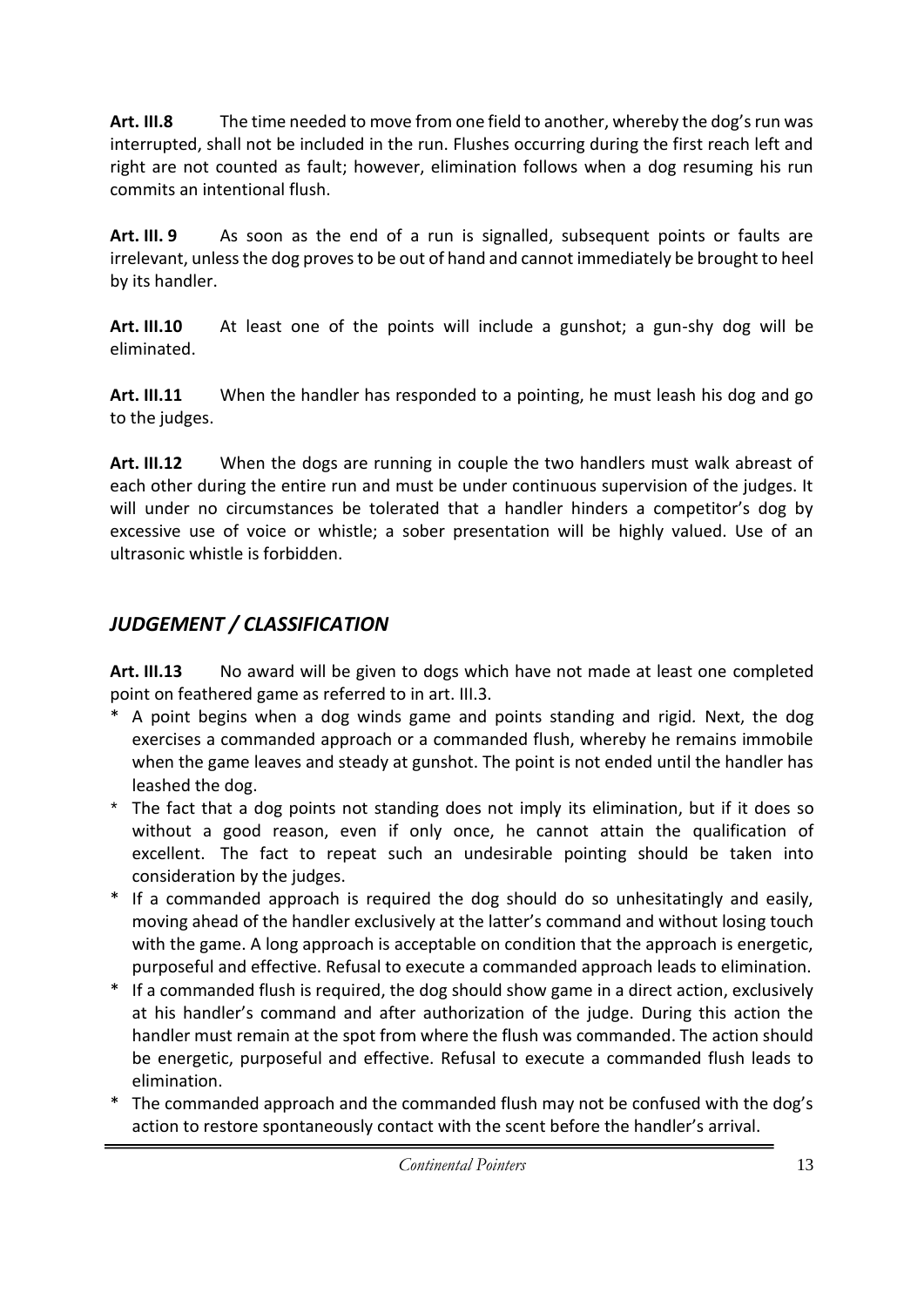\* A country is free to require a commanded approach, a commanded flush, or to permit both.

**Art. III.14** Judges shall not base their final ranking on the number of points scored, but on the quality of the points, and they should primarily consider breed-appropriate style, will to hunt, winding ability and obedience.

**Art. III.15** The field should be quarried actively, intelligently and systematically. with due consideration of the nature of the terrain. This should not be regulated by means of the whistle.

**Art. III.16** The entire field should be quarried and every opportunity of feathered game as referred to in art. III.3 should be used.

**Art. III.17** Pursuit of birds leads to elimination, pursuit of any game other than birds does not lead to elimination if the dog returns upon his handler's first command and then resumes his normal run.

Art. III.18 As game departs and at gunshot the greatest possible steadiness is demanded. Only dogs which display absolute steadiness can be considered for the CACIT.

**Art. III.19** When the dogs are running in couple the judges will favour dogs that back spontaneously. To respect the pointing of the brace mate is obligatory, spontaneously or by command. The dog that does not respect a pointing of its brace mate or hinders its brace mate persistently (trailing, irregular ground-covering, insufficient training, pointing without result) will be eliminated.

**Art. III.20** Elimination follows (except as described in Art. III.7, III.17, III.21 and III.22):

- a. if the dog is aggressive;
- b. if the dog is doped;
- c. if the dog gets out of hand, including pursuit of game;
- d. if the dog within his run intentionally flushed once;
- e. if the dog within his run missed partridge once;
- f. if the dog repeatedly (three times) points resolutely without showing game in different directions;
- g. if the dog does not respect a pointing of its brace mate;
- h. if the dog hinders its brace mate persistently;
- i. if the dog is insufficiently steady at departing game or at gunshot;
- j. if the dog is gun-shy;
- k. if the dog is loud during his run;
- l. if the dog does not conform to the standards of this field trial.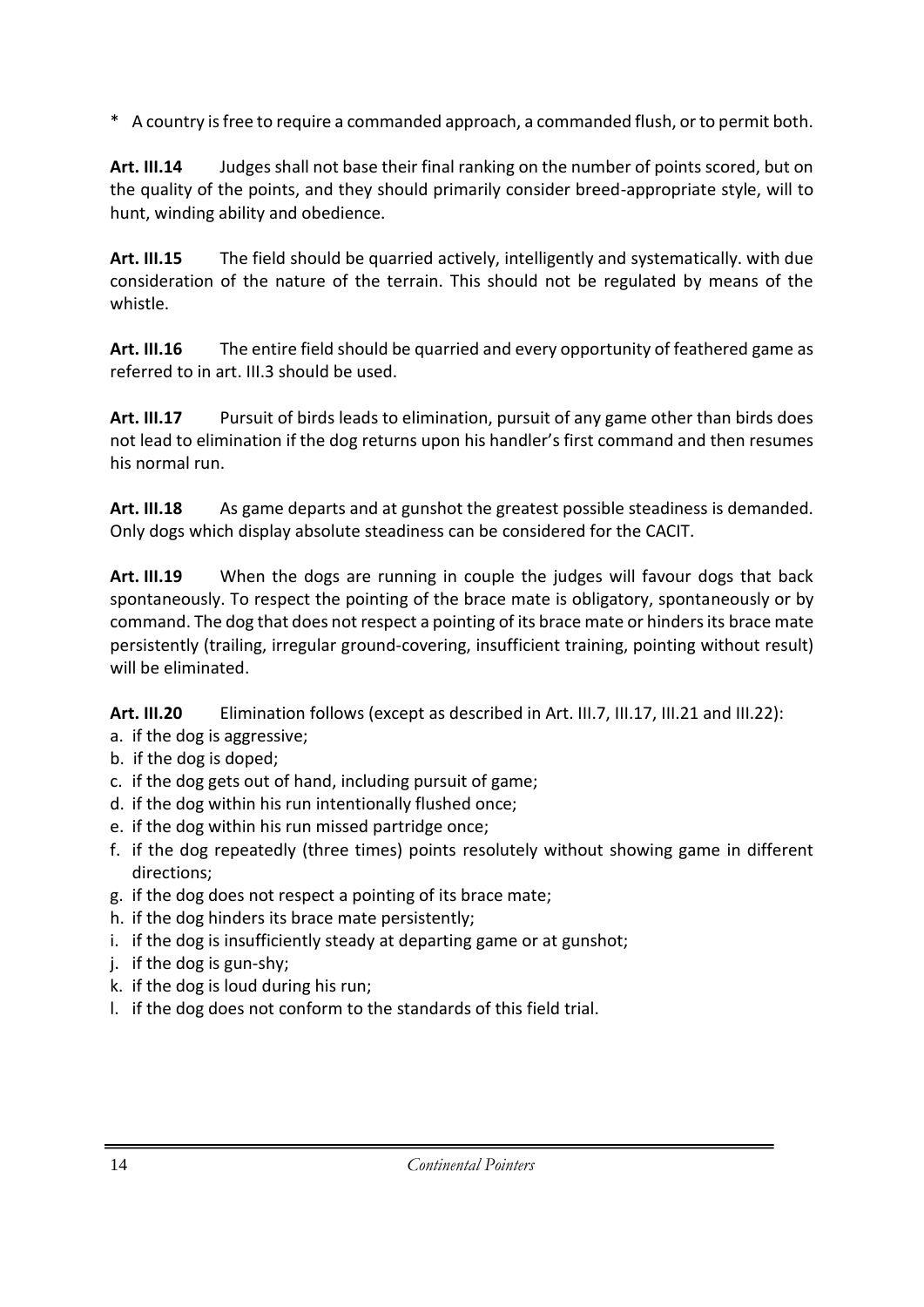**Art. III.21** An MTHR (Mention Très Honorable Réservé) can be awarded to a dog whose run was outstanding and 15 minutes in length, with an excellent point, but marred by an eliminating fault (flush or missed game). Per group only one MTHR can be awarded.

**Art. III.22** A CQN (Certificat de Qualités Naturelles) may be awarded to a dog whose run was excellent, including pointing present game, but marred by an eliminating handling error.

Art. III.23 At the close of the competition the judges must, prior to their departure, announce the results, add their comment, and present the organization with the final ranking.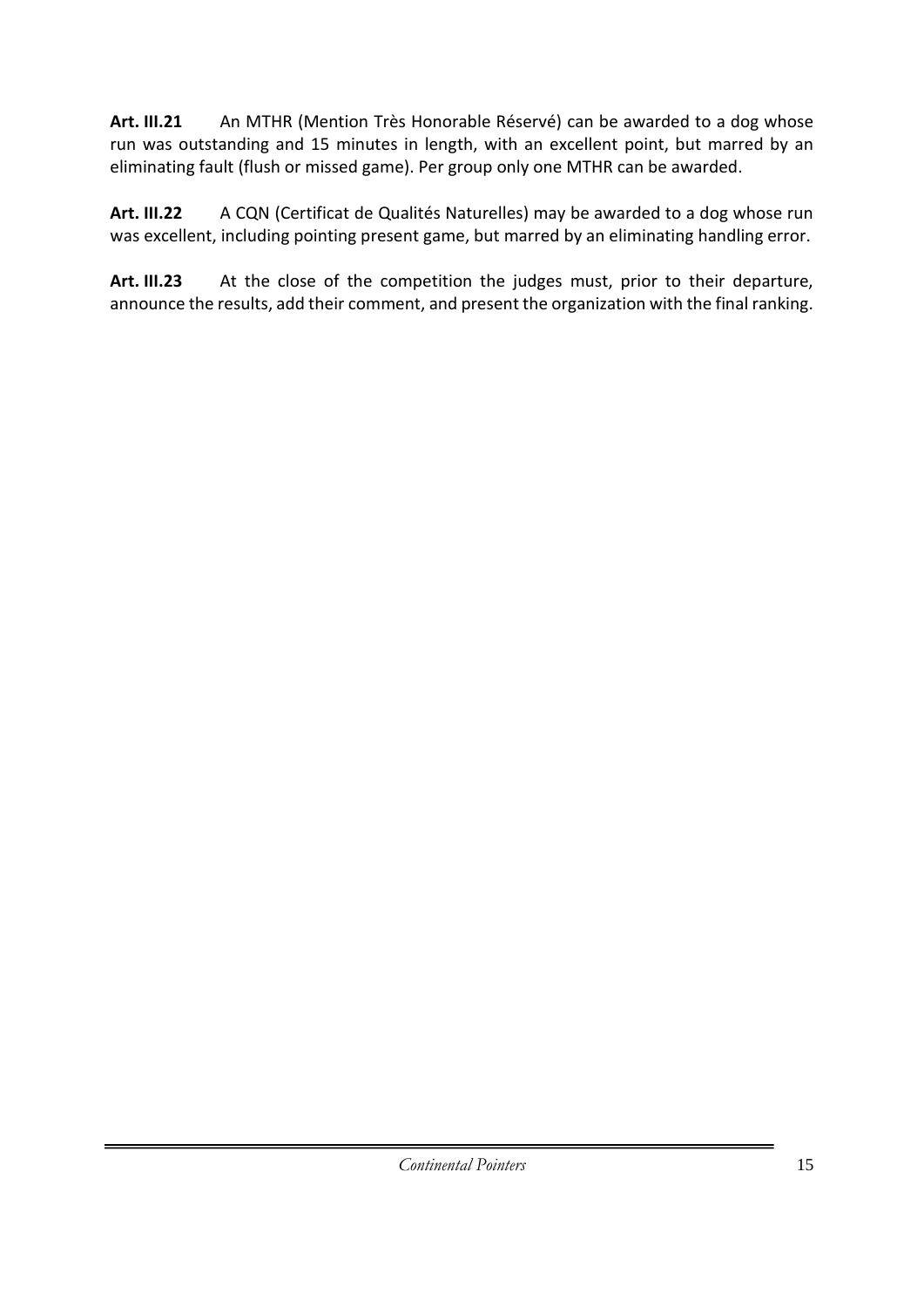# **IV. AUTUMN FIELD TRIAL**

# *NATURE OF THE CONTEST*

**Art. IV.1** The Autumn Field Trial for continental pointers concerns fieldwork exclusively. The work must reflect hunting conditions. If possible, during the run a game bird will be taken. The dog shall be judged on his performance before and after the shot. Before the shot the dog must seek and point game. After the shot the dog must find and retrieve dead or wounded game.

## *TERRAIN*

**Art. IV.2** The competition should be held in genuine hunting grounds, containing sufficient burr and vegetation to provide cover for game animals.

## *GAME*

**Art. IV.3** The Autumn Field Trial takes place on feathered game, as usually hunted with pointers. Hence, for purposes of classification good points scored on any other game can be taken into consideration, faults other than chasing shall not be taken into consideration. A dog shall not be classified unless he has scored at least one correct point on feathered game, usually hunted with pointers. The game may be restricted on condition that this restriction is announced in the programme or in the national Rules and Bylaws.

## *THE RUN*

Art. IV.4 An Autumn Field Trial will be held either in solo or in couple.

**Art. IV.5** The first run, which should as much as possible be with favourable wind, should be, leaving aside extraordinary circumstances, of a duration of 15 minutes, unless the dog commits an eliminating fault or falls short of the standard for this field trial.

Art. IV.6 Regarding the duration of further runs the judges are free to act as they see fit. Judges may decide to call on dogs with highly promising runs but no opportunity to score. The judges can do so no more than twice, although the run must be terminated immediately after the first opportunity.

**Art. IV.7** At the start of each run and in successive runs one minute of relaxation is allowed, during which points scored are counted, but faults do not imply elimination.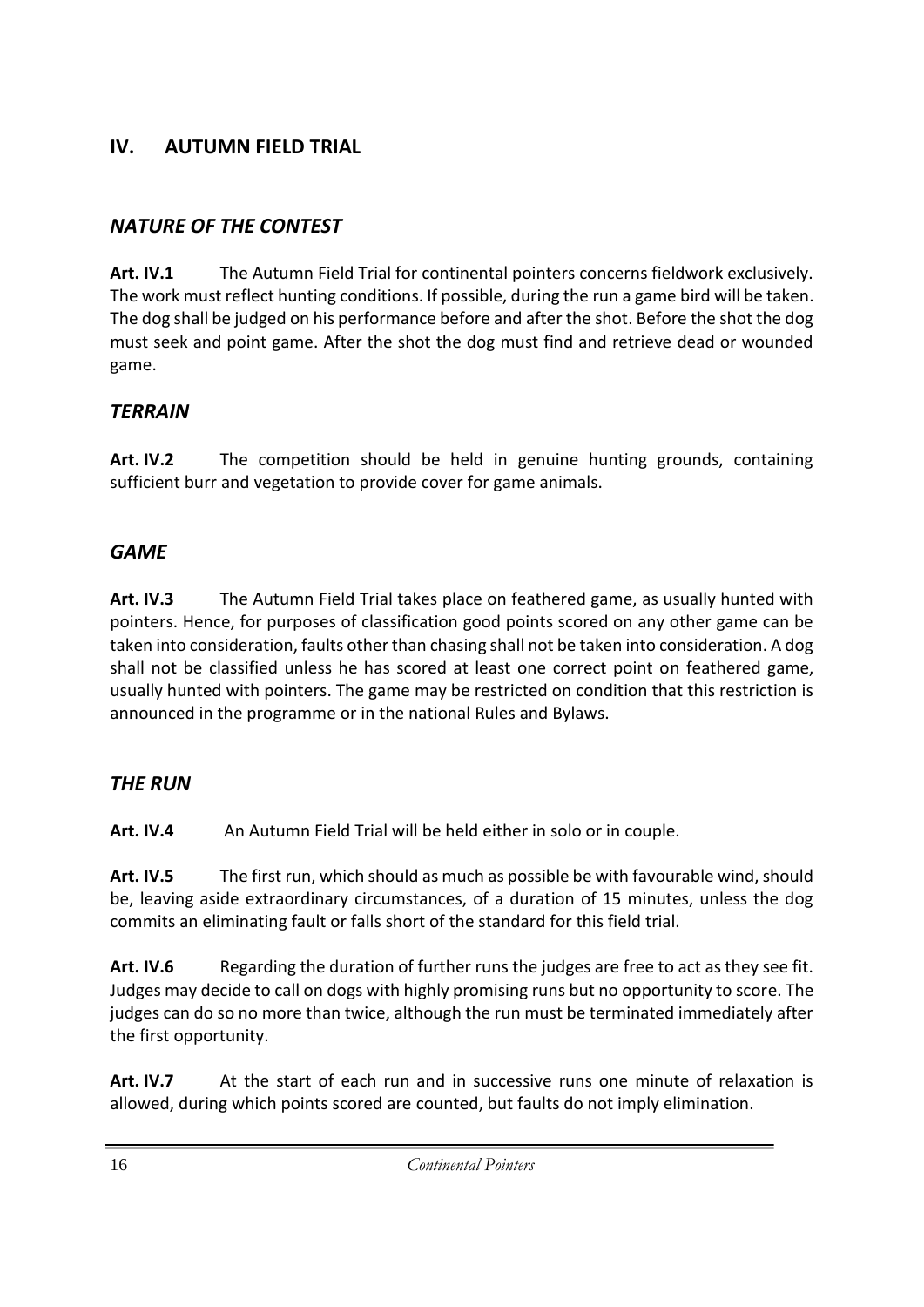**Art. IV.8** The time needed to move from one field to another, whereby the dog's run was interrupted, shall not be included in the run. Flushes occurring during the first reach left and right are not counted as fault; however, elimination follows when a dog resuming his run commits an intentional flush.

**Art. IV.9** As soon as the end of a run is signalled, subsequent points or faults are irrelevant, unless the dog proves to be out of hand and cannot immediately be brought to heel by its handler.

**Art. IV.10** The dogs are served by official guns, appointed by the organization. At least one of the points will include a gunshot; a gun-shy dog will be eliminated.

**Art. IV.11** When the handler has responded to a pointing, either followed up with retrieval or not, he must leash his dog and go to the judges. Retrieval is initiated upon permission of the judges.

. **Art. IV.12** When the dogs are running in couple the two handlers must walk abreast of each other during the entire run and must be under continuous supervision of the judges. It will under no circumstances be tolerated that a handler hinders a competitor's dog by excessive use of voice or whistle; a sober presentation will be highly valued. Use of an ultrasonic whistle is forbidden.

# *JUDGEMENT/CLASSIFICATION*

**Art. IV.13** No award will be given to dogs which have not made at least one completed point on feathered game as referred to in art. IV.3 and which did not retrieve game. If the dog had no opportunity to retrieve game during his run, recourse is had, preferably immediately after his run, to retrieval of a freshly taken dead game bird.

- \* A point begins when a dog winds game and points standing and rigid. Next, the dog exercises a commanded approach or a commanded flush, whereby he remains immobile when the game leaves and steady at gunshot. The point is not ended until the handler has leashed the dog or if a retrieve is required, by the authorization to retrieve.
- The fact that a dog points not standing does not imply its elimination, but if it does so without a good reason, even if only once, he cannot attain the qualification of excellent. The fact to repeat such an undesirable pointing should be taken into consideration by the judges.
- \* If a commanded approach is required the dog should do so unhesitatingly and easily, moving ahead of the handler exclusively at the latter's command and without losing touch with the game. A long approach is acceptable on condition that the approach is energetic, purposeful and effective. Refusal to execute a commanded approach leads to elimination.
- \* If a commanded flush is required, the dog should show game in a direct action, exclusively at his handler's command and after authorization of the judge. During this action the handler must remain at the spot from where the flush was commanded. The action should be energetic, purposeful and effective. Refusal to execute a commanded flush leads to elimination.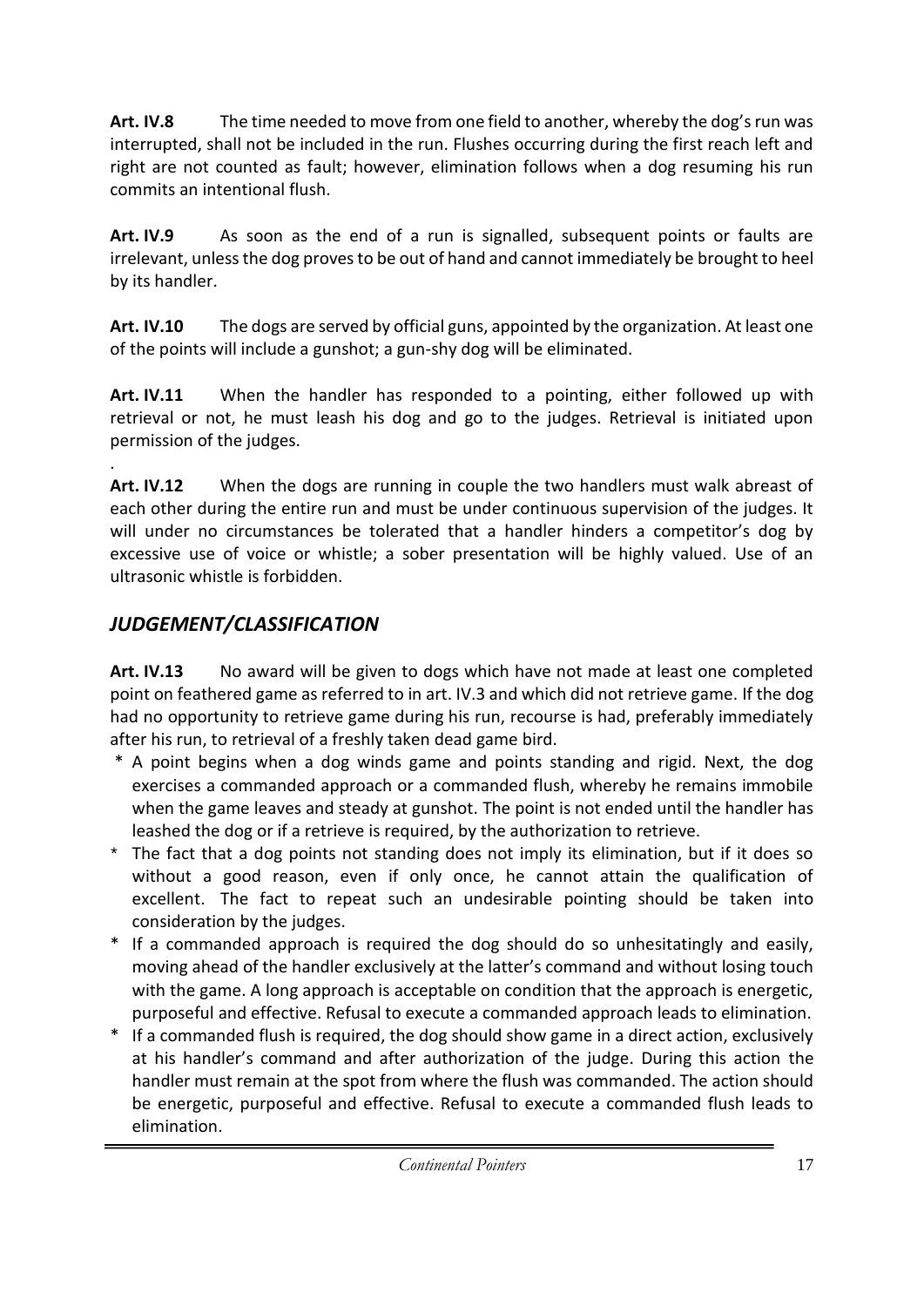- \* The commanded approach and the commanded flush may not be confused with the dog's action to restore spontaneously the contact with the scent before the handler's arrival.
- \* A country is free to require a commanded approach, a commanded flush, or to permit both.

**Art. IV.14** Judges shall not base their final ranking on the number of points scored, but on the quality of the points, and they should primarily consider breed-appropriate style, will to hunt, winding ability and obedience; moreover, the judges will take into account the manner in which the dog, slipped to seek dead or wounded game, found the game and retrieved it.

**Art. IV. 15** The field should be quarried actively, intelligently and systematically, with due consideration of the nature of the terrain. This should not be regulated by means of the whistle.

**Art. IV. 16** The entire field should be quarried and every opportunity of feathered game as referred to in art. IV.3 should be used.

Art. IV. 17 Pursuit of birds leads to elimination, pursuit of any game other than birds does not lead to elimination if the dog returns upon his handler's first command and then resumes his normal run.

Art. IV. 18 As game departs and at gunshot the greatest possible steadiness is demanded. Only dogs which display absolute steadiness can be considered for the CACIT.

**Art. IV.19** When the dogs are running in couple the judges will favour dogs that back spontaneously. To respect the pointing of the brace mate is obligatory, spontaneously or by command. The dog that does not respect a pointing of its brace mate or hinders its brace mate persistently (trailing, irregular ground-covering, insufficient training, pointing without result) will be eliminated.

**Art. IV.20** Elimination follows (except as described in Art. IV.7, IV.17, IV.21 and IV.22):

- a. if the dog is aggressive;
- b. if the dog is doped;
- c. if the dog gets out of hand, including pursuit of game;
- d. if the dog within his run intentionally flushed once feathered game as referred to in art. IV.3;
- e. if the dog within his run missed once feathered game as referred to in art. IV.3;
- f. if the dog repeatedly (three times) points resolutely without showing game in different directions;
- g. if the dog does not respect a pointing of its brace mate;
- h. if the dog hinders its brace mate persistently;
- i. if the dog is insufficiently steady at departing game or at gunshot;
- j. if the dog is gun-shy;
- k. if the dog fails to find game that was shot;
- l. if the dog refuses to retrieve game;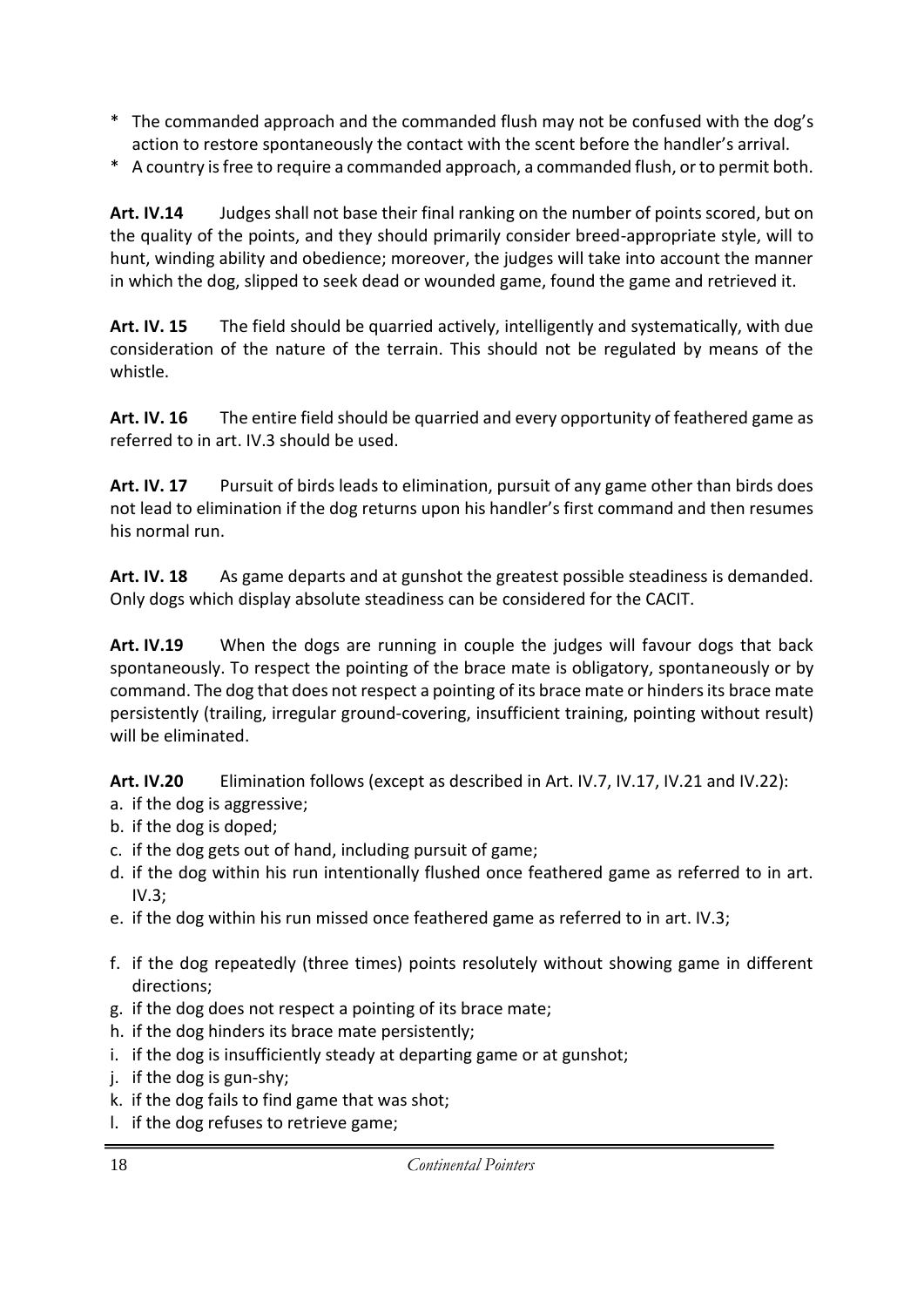m. if the dog manifestly damages game (hard mouth);

- n. if the dog is too loud during his run;
- o. if the dog does not conform to the standards of this field trial.

**Art. IV.21** An MTHR (Mention Très Honorable Réservé) can be awarded to a dog whose run was outstanding and 15 minutes in length, with an excellent point, but marred by an eliminating fault (flush or missed game). Per group only one MTHR can be awarded.

**Art. IV.22** A CQN (Certificat de Qualités Naturelles) may be awarded to a dog whose run was excellent, including pointing present game, but marred by an eliminating handling error.

Art. IV.23 At the close of the competition the judges must, prior to their departure, announce the results, add their comment, and present the organization with the final ranking.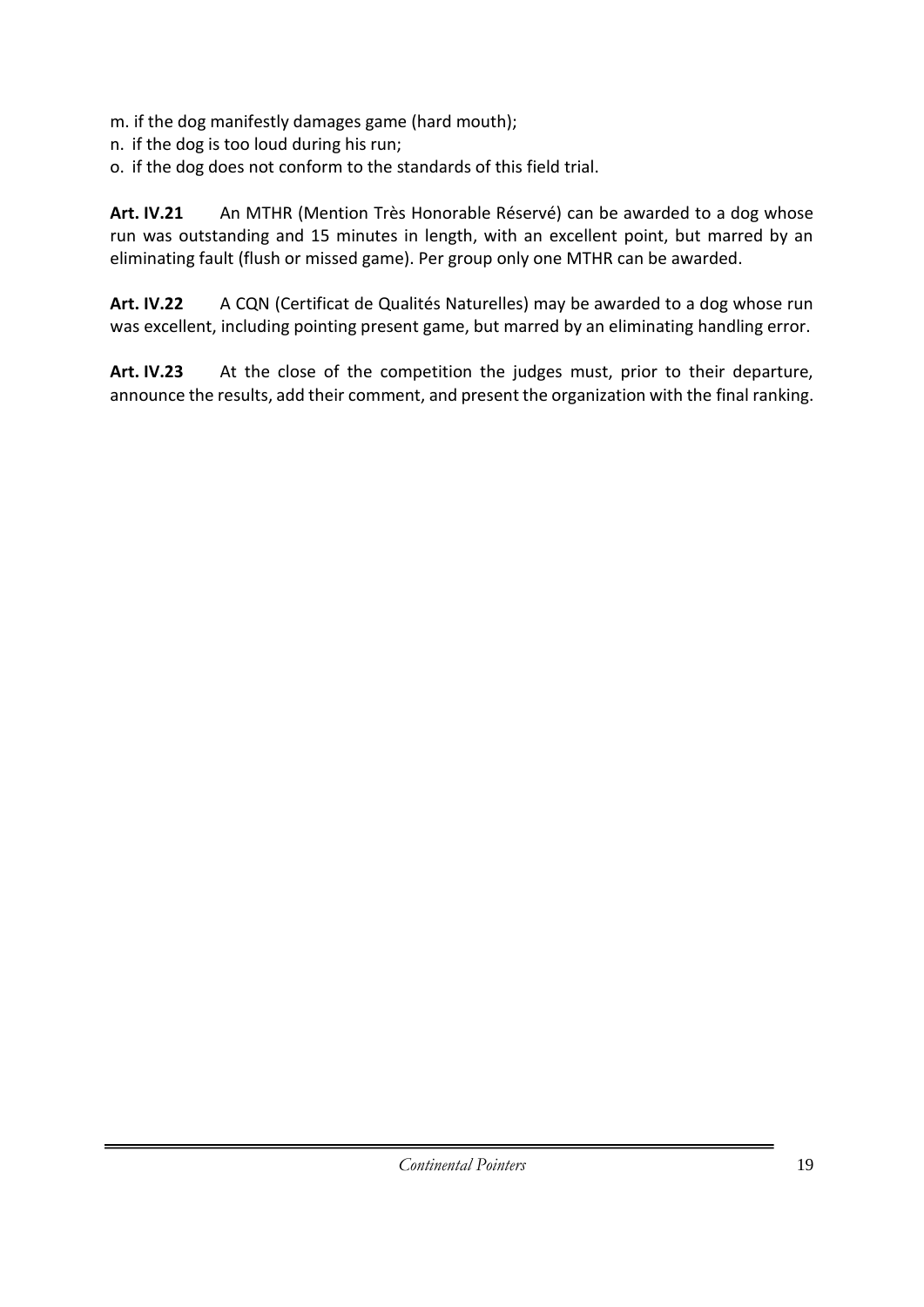# **V. HUNTING TEST FIELD AND WATER**

# *NATURE OF THE CONTEST*

**Art. V.1** The Hunting Test Field and Water for continental pointers concerns both fieldwork and waterwork. The work must reflect hunting conditions. If possible, during the fieldwork run a game animal will be taken, as will be the case during the waterwork.

**Art. V. 2** During the fieldwork run the dog is judged on his performance before and after the shot. Before the shot the dog must seek out and point game, so that the quarry encountered can be shot. After the shot the dog must find and retrieve dead or wounded game.

**Art. V.3** During the waterwork the dog is judged on his performance before and after the shot. Before the shot the dog is required to seek out the scent of a winged duck, released in cover along the bank. He must find the duck, pursue it energetically until the moment that the judge instructs the gun to take the duck. After the shot the dog must retrieve ducks from deep water. In cases where the law of the country does not allow this test, this country's governing national canine organization will propose another water test.

### *TERRAIN*

**Art. V. 4** For fieldwork any hunting area is suitable, provided sufficient small game is present.

Art. V. 5 For waterwork on a winged duck, it is absolutely necessary to have available a water surface of at least 2500 square metres, the banks of which provide at least three metres of cover (reeds, rushes). The water should be sufficiently deep that the dogs can swim.

## *GAME*

**Art. V.6** Fieldwork takes place on small game. It is formally forbidden to put out game during the contest.

**Art. V.7** Waterwork concerns preferably wild duck or, if these are not available, bred ducks of a colour similar to those of wild ducks.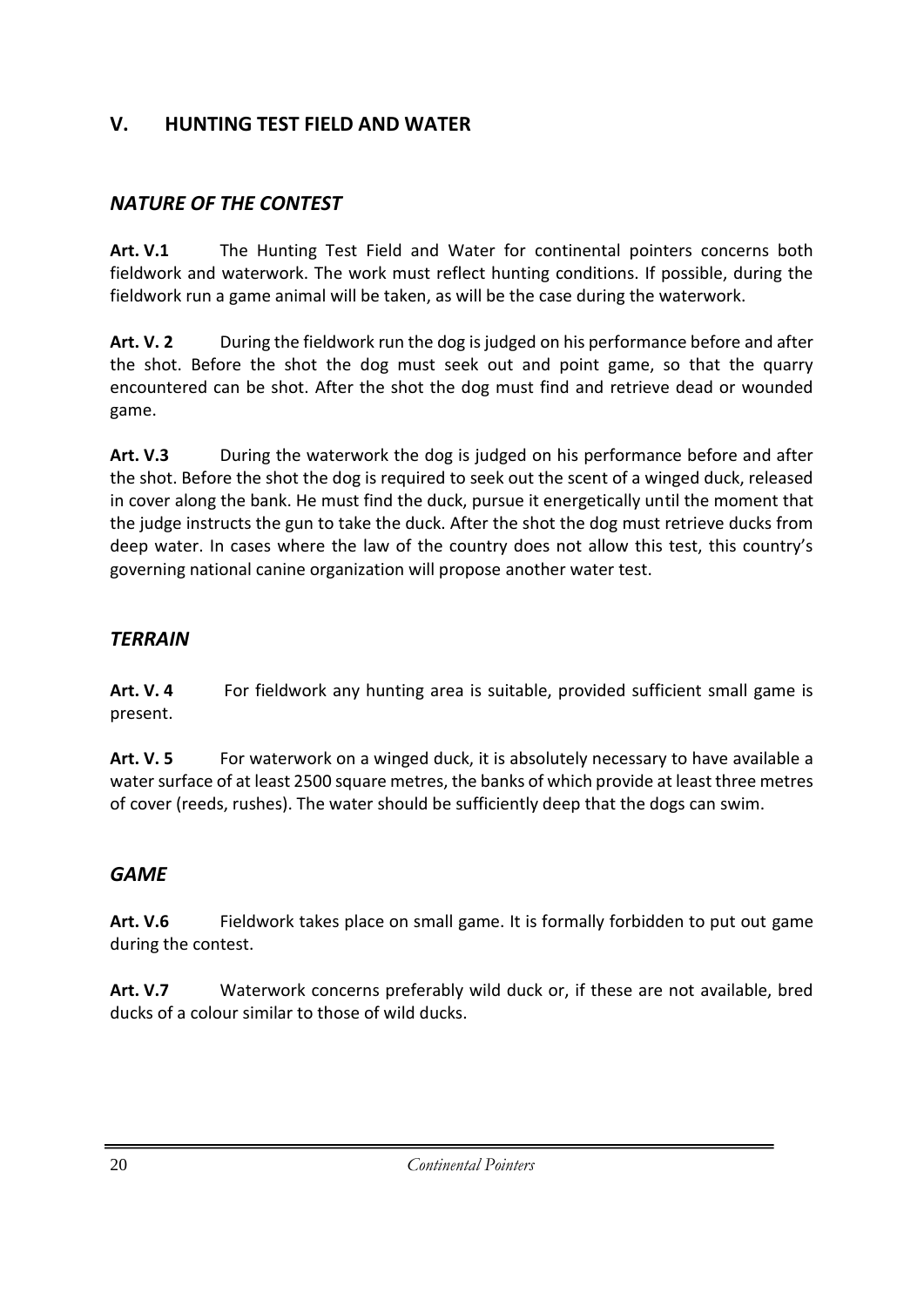# *JUDGEMENT*

**Art. V.8** The dogs will be judged solo, except in the event of a barrage.

**Art. V.9** The dogs will be awarded in terms of grade points, specified in the scale given in the test regulations.

# *CLASSIFICATION*

**Art. V.10** Dogs which have not pointed any small game will receive no award.

**Art. V. 11** Dogs which have retrieved no small game will receive no award. If a dog had no opportunity to retrieve small game during his fieldwork run, recourse is had, preferably immediately after his run, to retrieval of a freshly taken dead game bird.

**Art. V.12** Dogs which found and retrieved no duck during their waterwork will receive no award.

## **Art. V.13** Elimination follows:

- a. if the dog is aggressive;
- b. if the dog is doped;
- c. if the dog gets out of hand, including pursuit of game;
- d. if the dog is gun-shy;
- e. if the dog refuses to retrieve game;
- f. if the dog manifestly damages game (hard mouth);
- g. if the dog refuses to enter the water.

# *RECOGNITION OF REGULATIONS*

**Art. V.14** The governing national canine organizations having F.C.I.-membership are invited to present tests recognized in their country for F.C.I. ratification. The application should be submitted to the Secretariat-General of the F.C.I., care of the committee for continental pointers. If the committee concludes that a proposed test meets the conditions stipulated in sections I and V of the present Rules and Bylaws, that test will be included in the paragraph "List of F.C.I.-approved regulations" which is part of this section. Alterations made to such tests after F.C.I. recognition was obtained must be submitted to the committee for continental pointers of the F.C.I. The committee is empowered to maintain or withdraw the recognition.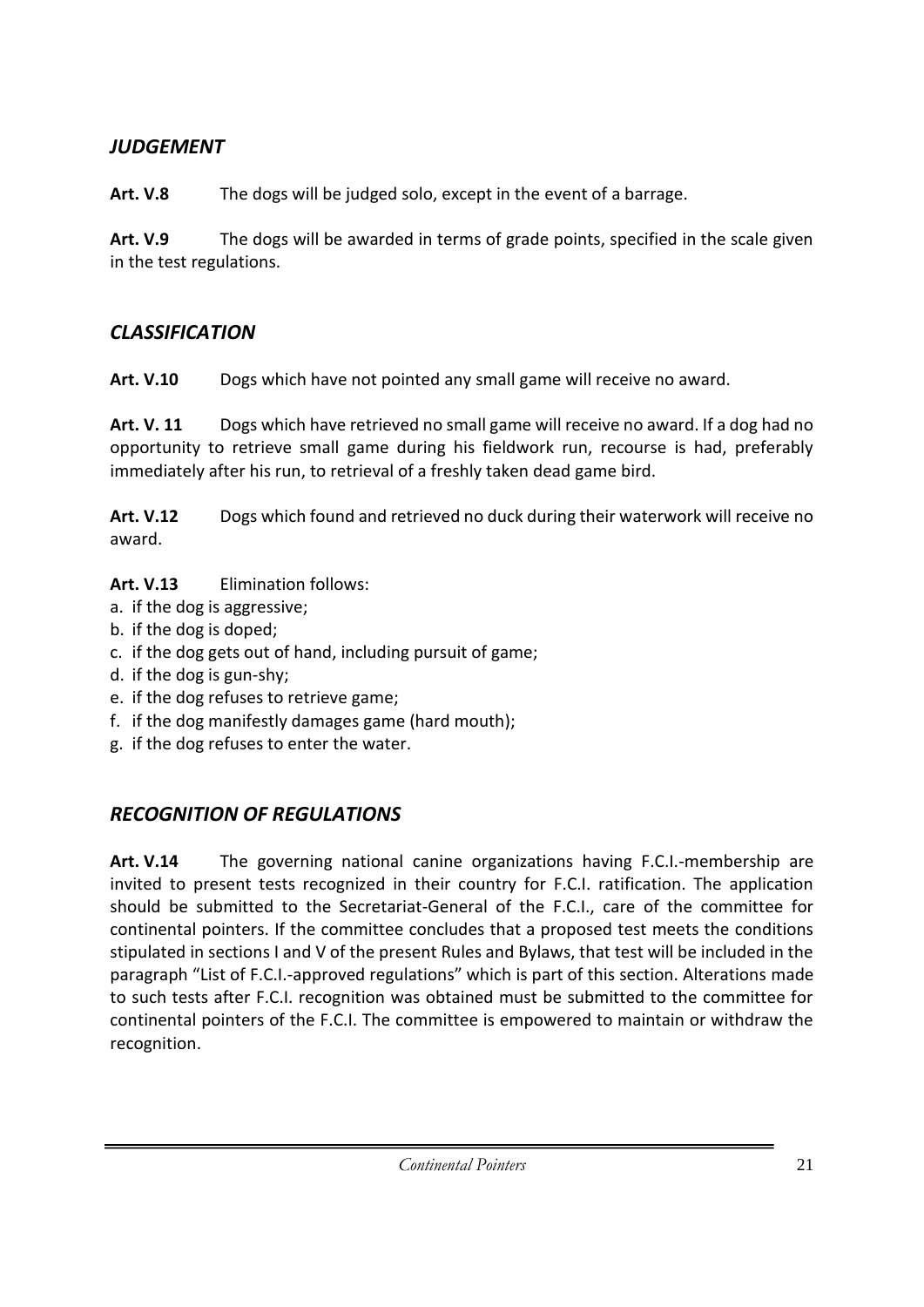# *LIST OF FCI-APPROVED REGULATIONS*

Art. V. 15 All tests listed below are formally recognized by the F.C.I. as Hunting Test Field and Water. Upon request by the governing national canine organization having FCImembership, the F.C.I. can extend its patronage to such tests and provide them with the CACIT award. From the moment that a test is endowed with a CACIT the conditions of the present Rules and Bylaws, in particular those stated in sections I and V, are rigorously in force.

| 1. Country:<br>Name of the trial:<br>Date:<br>Last amendment: | Germany<br>Kleemann-Zuchtausleseprüfung<br>Dr.<br>des<br>Deutsch<br>Kurzhaar Verbandes<br>21.03.1998<br>None |
|---------------------------------------------------------------|--------------------------------------------------------------------------------------------------------------|
| 2. Country:<br>Name of the trial:<br>Date:<br>Last amendment: | Germany<br>Internationale Kurzhaar-Prüfung des Deutsch Kurzhaar<br>Verbandes<br>21.03.1998<br>None           |
| 3. Country:<br>Name of the trial:<br>Date:<br>Last amendment: | Germany<br>Alterzuchtprüfung des Deutsch Kurzhaar Verbandes<br>18.03.1989<br>None                            |
| 4. Country:<br>Name of the trial:<br>Date:<br>Last amendment: | Germany<br>Hegewald-Prüfung des Vereins Deutch Drahthaar<br>None                                             |
| 5. Country:<br>Name of the trial:<br>Date:<br>Last amendment: | Germany<br>Verbands-Herbstzuchtprüfung des<br>Jagdgebrauchshundverbandes<br>20.03.1994<br>None               |
| 6. Country:<br>Name of the trial:<br>Date:<br>Last amendment: | France<br>Brevet International de Chasse Pratique de la Société<br>Centrale Canine<br>1995<br>None           |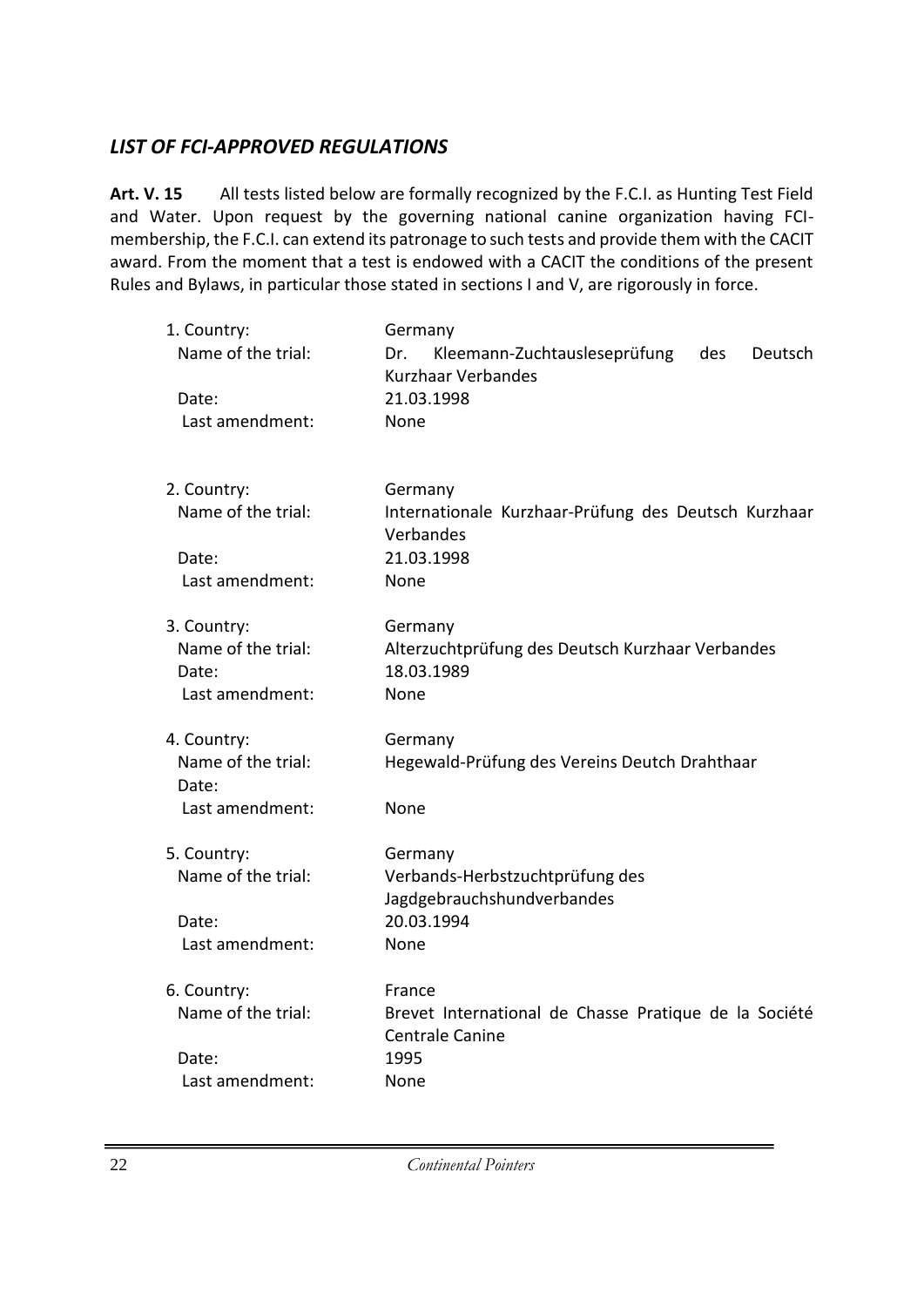# **VI. MULTIPLE HUNTING TEST**

# *NATURE OF THE CONTEST*

**Art. VI.1** The Multiple Hunting Test for continental pointers concerns the work of an allround dog, in the widest sense of the word, that is to say: fieldwork, waterwork, woodwork, finding and retrieving a fox as well as bloodtracking large game. The work must reflect hunting conditions. If possible, during the fieldwork run a game animal will be taken, as will be the case during the waterwork.

**Art. VI.2** During the fieldwork run the dog is judged on his performance before and after the shot. Before the shot the dog must seek out and point game, so that the quarry encountered can be shot. After the shot the dog must find and retrieve dead or wounded game.

**Art. VI.3** During the waterwork the dog is judged on his performance before and after the shot. The dog is required to seek out the scent of a winged duck, released in cover along the bank. He must find the duck, pursue it energetically until the moment that the judge instructs the gun to take the duck. After the shot the dog must retrieve ducks from deep water. In cases where the law of the country does not allow this test, this country's governing national canine organization will propose another water test.

**Art. VI.4** While searching for and retrieving the fox the dog is judged on his performance after the shot. Out of the handler's sight, he must find a fox and retrieve it without any prompting on the part of the handler.

**Art. VI.5** While on a bloodtrack of large game the dog will be judged on his performance after the shot. He must take to the bloodtrack, follow it and thus find the animal. The track must be at least 400 metres in length, at least two hours old and prepared with 25 ml of blood per 100 metres.

## *TERRAIN*

Art. VI.6 For fieldwork any hunting area is suitable, provided sufficient small game is present.

Art. VI.7 For waterwork on a winged duck, it is absolutely necessary to have available a water surface of at least 2500 square metres, the banks of which provide at least three metres of cover (reeds, rushes). The water should be sufficiently deep that the dogs can swim.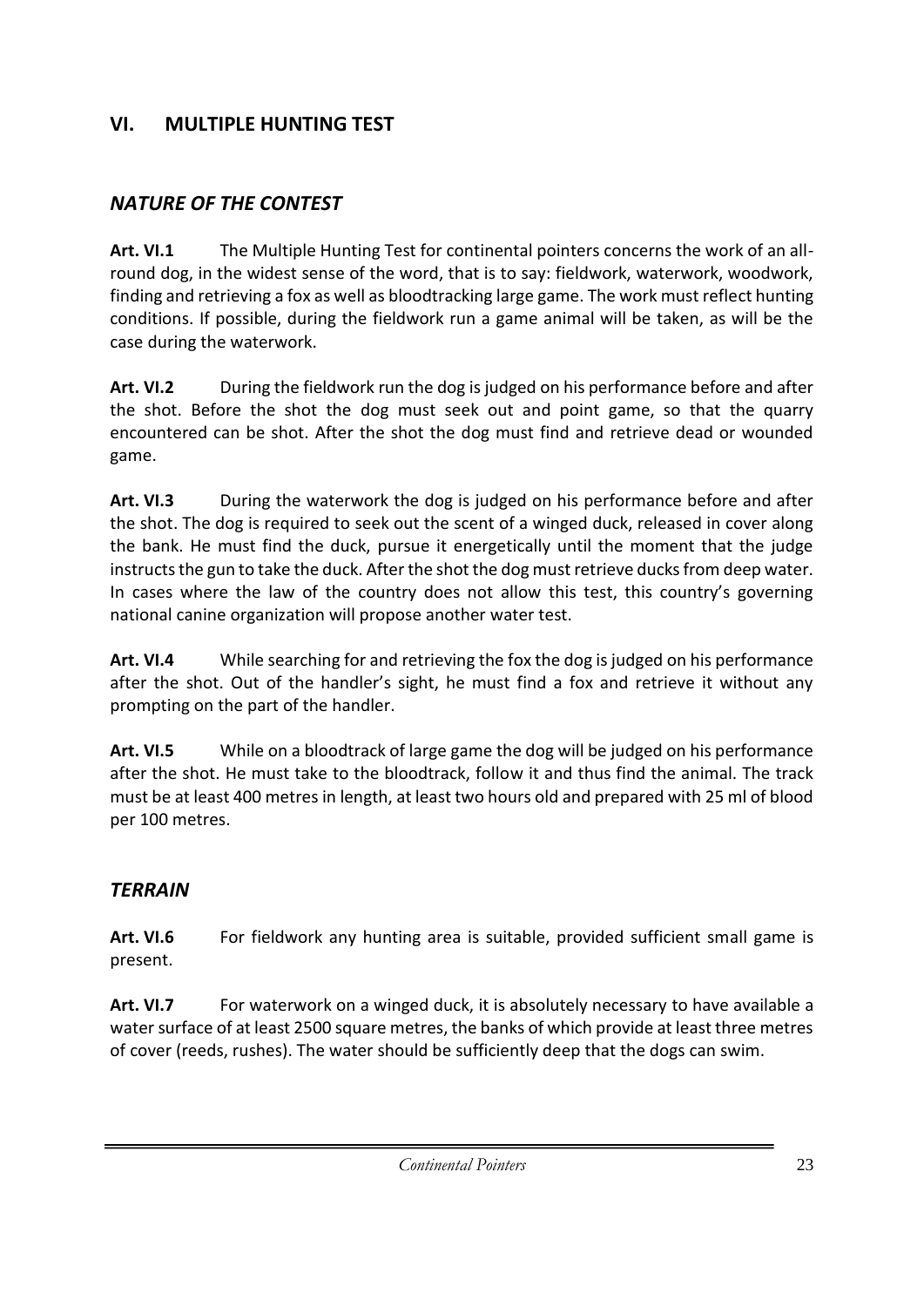Art. VI.8 For woodwork any forest stand is suitable, provided it is of sufficient acreage and harbours roe and/or large game.

# *GAME*

**Art. VI.9** Fieldwork takes place on small game. It is formally forbidden to put out game during the contest.

**Art. VI.10** Waterwork concerns preferably wild duck or, if these are not available, bred ducks of a colour similar to those of wild ducks.

**Art. VI.11** For the search and retrieval of a fox a mature fox is used or a freshly killed substitute of the same size.

Art. VI.12 Tracking large game is done with the aid of a bloodtrack using the blood of roe or large game animals.

## *JUDGEMENT*

**Art. VI.13** The dogs will be judged solo, except in the event of a barrage.

**Art. VI.14** The dogs will be awarded in terms of grade points, specified in the scale given in the test regulations.

# *CLASSIFICATION*

**Art. VI.15** Dogs which have not pointed any small game will receive no award.

**Art. VI.16** Dogs which have retrieved no small game will receive no award. If a dog had no opportunity to retrieve small game during his fieldwork run, recourse is had, preferably immediately after his run, to retrieval of a freshly taken dead game bird.

**Art. VI.17** Dogs which found and retrieved no duck during their waterwork will receive no award.

**Art. VI.18** Dogs which found and retrieved no fox will receive no award.

**Art. VI.19** Dogs which failed to find the animal at the end of the bloodtrack will receive no award.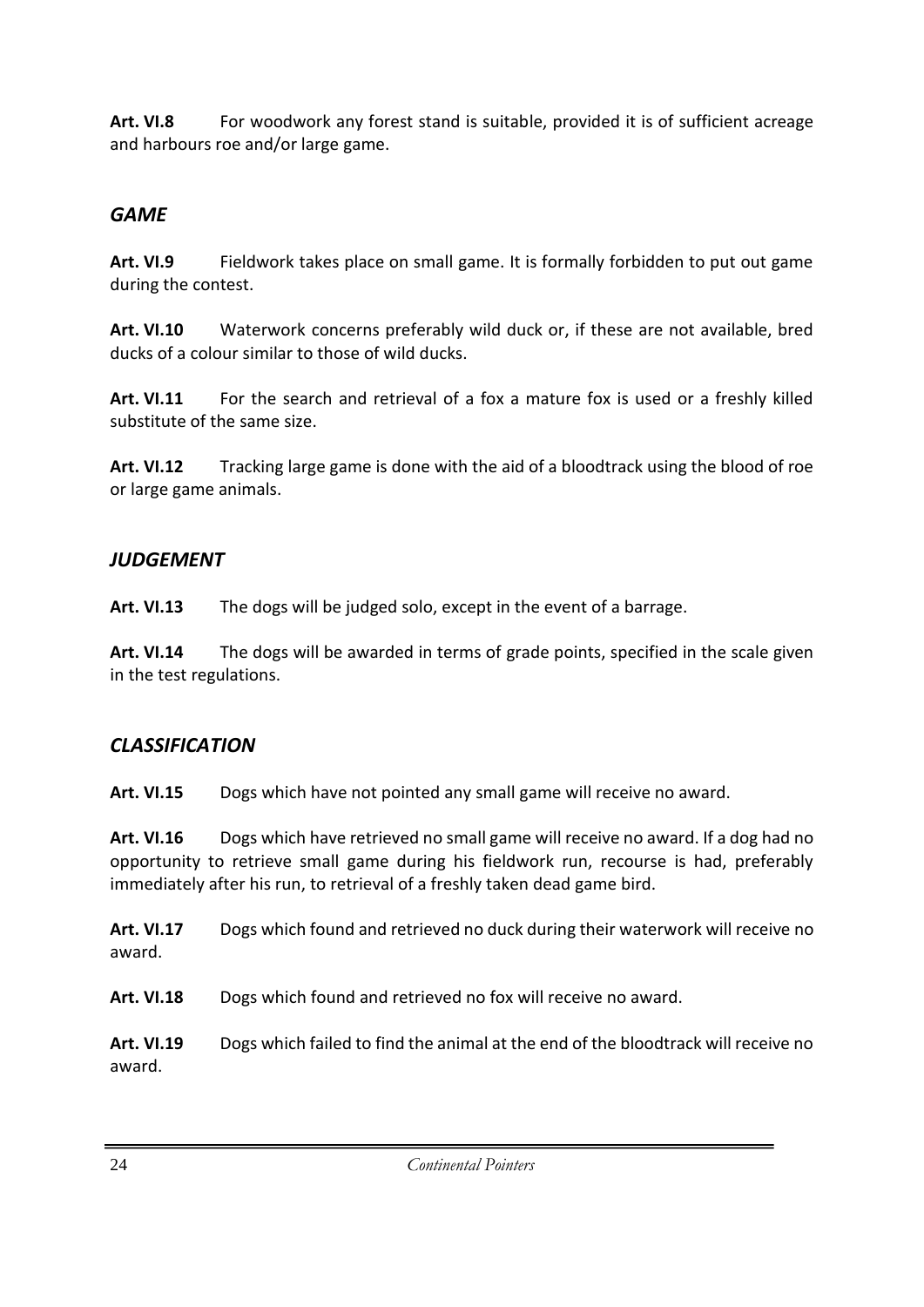#### **Art. VI.20** Elimination follows:

- a. if the dog is aggressive;
- b. if the dog is doped;
- c. if the dog gets out of hand, including pursuit of game;
- d. if the dog is gun-shy;
- e. if the dog refuses to retrieve game;
- f. if the dog manifestly damages game (hard mouth);
- g. if the dog refuses to enter the water.

# *RECOGNITION OF REGULATIONS*

**Art. VI.21** The governing national canine organizations having F.C.I.-membership are invited to present tests recognized in their country for F.C.I. ratification. The application should be submitted to the Secretariat-General of the F.C.I., care of the committee for continental pointers. If the committee concludes that a proposed test meets the conditions stipulated in sections I and VI of the present Rules and Bylaws, that test will be included in the paragraph "List of F.C.I.-approved regulations" which is part of this section. Alterations made to such tests after F.C.I. recognition was obtained must be submitted to the committee for continental pointers of the F.C.I. The committee is empowered to maintain or withdraw the recognition.

# *LIST OF FCI-APPROVED REGULATIONS*

**Art. VI. 22** All tests listed below are formally recognized by the F.C.I. as Multiple Hunting Tests. Upon request by the governing national canine organization having F.C.I.-membership, the F.C.I. can extend its patronage to such tests and provide them with the CACIT award. From the moment that a test is endowed with a CACIT the conditions of the present Rules and Bylaws, in particular those stated in sections I and VI, are rigorously in force.

| 1. Country:<br>Name of the trial:<br>Date:<br>Last amendment: | Germany<br>Verbandsgebrauchsprüfung des<br>Jagdgebrauchshunverbandes<br>01.04.2000<br>None                    |
|---------------------------------------------------------------|---------------------------------------------------------------------------------------------------------------|
| 2. Country:<br>Name of the test:<br>Date:<br>Last amendment:  | Czech Republic<br>Zkusebni Rád Pro Zkousky Oharú<br>Universal Hunting test for pointers<br>14.06.1996<br>None |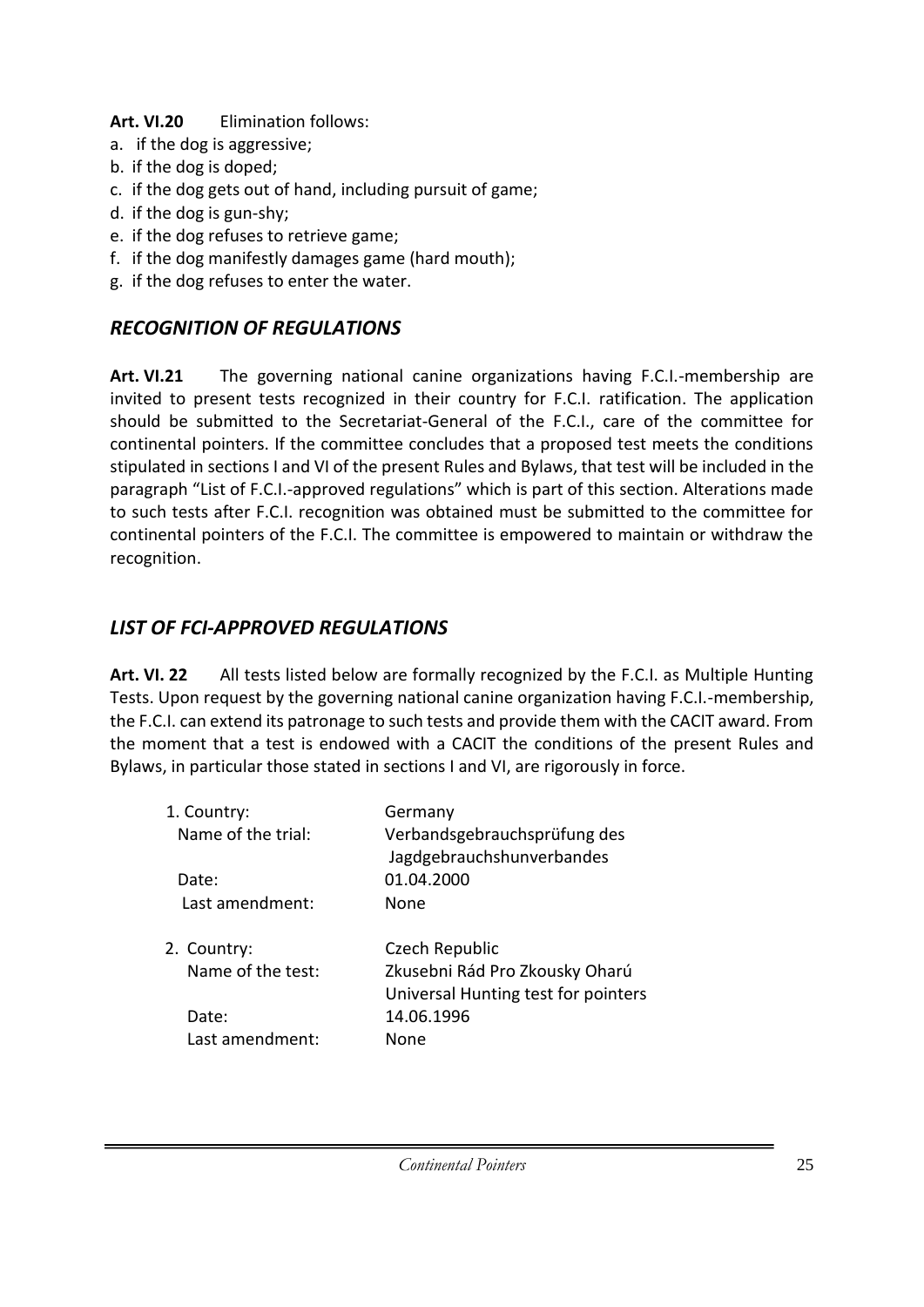# **VII. REGULATIONS FOR THE AWARDING OF INTERNATIONAL WORKING CHAMPIONSHIPS**

**Art. VII.1** For continental pointers are instituted an International Working Championship "field trial" and an International Working Championship "hunting test".

**Art. VII.2** To obtain the title International Working Champion "field trial", C.I.T(ft) a dog shall:

- a. at the minimum age of 15 months, have obtained two CACIT or one CACIT and two RCACIT in field trials, organized under responsibility of two different governing national canine organizations and under different judges;
- b. if all awards were obtained in field trials where retrieving was not required, have in addition obtained at least the qualification "Very Good" or, in countries where this qualification is unknown, have obtained at least a second prize in a field trial under FCI patronage where retrieval is required;
- c. at the minimum age of 15 months, have obtained at least the qualification "Very Good" or, in countries where this qualification is unknown, have obtained at least a second prize in the open class or working-dog class at an international exposition under F.C.I. patronage, independent of the number of dogs shown.

**Art. VII.3** To obtain the title International Working Champion "hunting test", C.I.T(ec) a dog shall:

- a. at the minimum age of 15 months, have obtained two CACIT or one CACIT and two RCACIT in hunting tests, organized under responsibility of two different governing national canine organizations and under different judges;
- b. if all awards were obtained in hunting tests field and water, have in addition obtained at least the qualification "Very Good" or, in countries where this qualification is unknown, have obtained at least a second prize in a multiple hunting test under FCI patronage;
- c. at the minimum age of 15 months, have obtained at least the qualification "Very Good" or, in countries where this qualification is unknown, have obtained at least a second prize in the open class or working dog class at an international show under F.C.I. patronage, independent of the number of dogs shown.

**Art. VII.4** If a CACIT candidate has already obtained the title of International Working Champion, the CACIT award will not be extended to the proposed reserve candidate.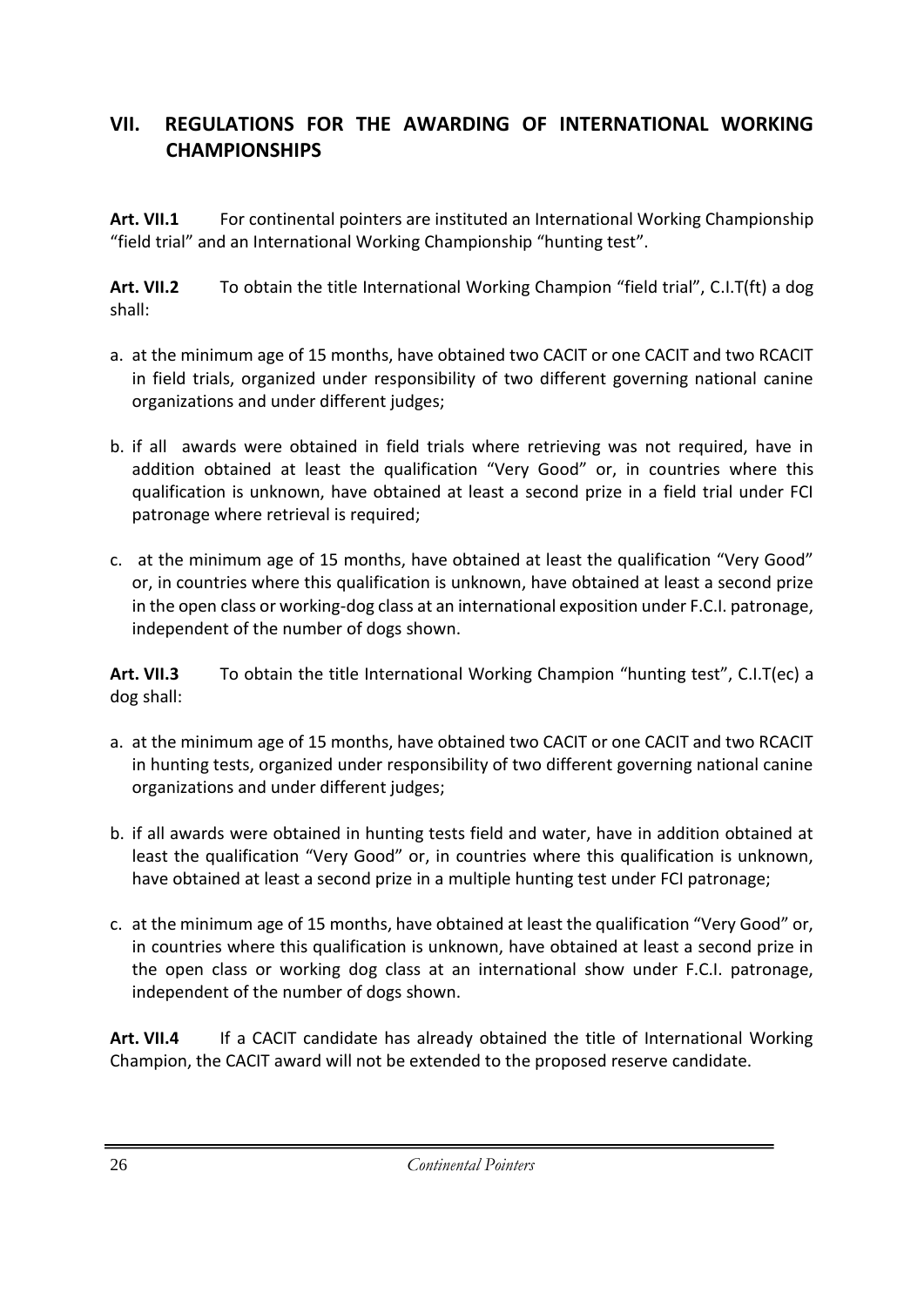**Art. VII.5** To receive recognition of the title C.I.T(ft) or C.I.T(ec) the owner of the dog shall submit via the governing national canine organization of his country a request for recognition to the Secretariat-General of the F.C.I. The application shall include the relevant documents.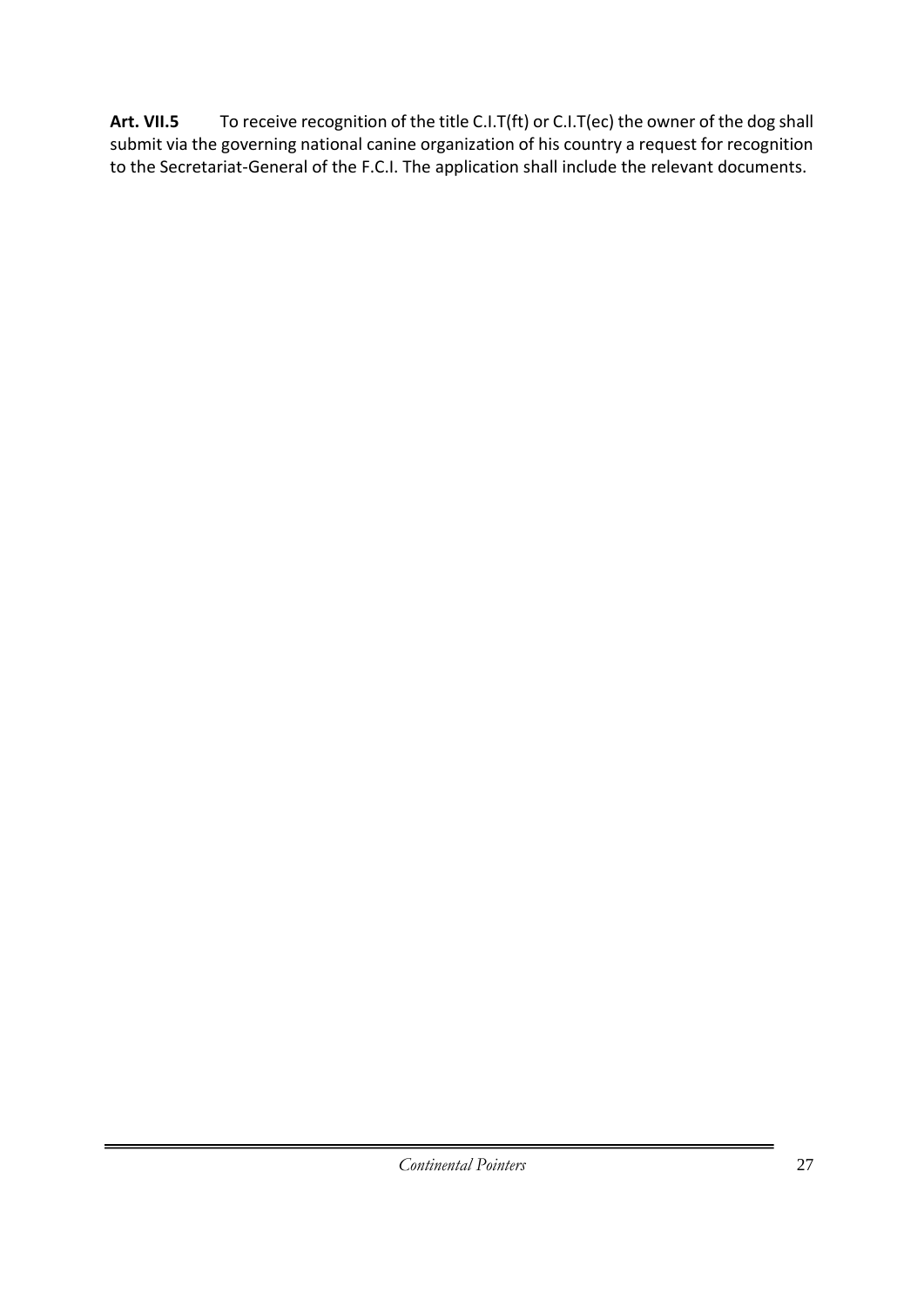# **VIII. RULES AND BYLAWS FOR THE SPRING EUROPEAN CUP**

### **Art. VIII.1** *CONSTITUTION*

1. An international spring field trial was created in 1985 by the Commission for Continental Pointers of the F.C.I., called "SPRING EUROPEAN CUP FOR CONTINENTAL POINTERS", to be run by national teams. The participation is open to the teams entered by the FCI members, contract partners and non-member organisations with which the FCI has entered into a special agreement.

2. This European Cup will take place every year, in turn, in each participating European country.

### **Art. VIII.2** *PURPOSE*

The purpose of the European Cup is the selection of dogs, which hunt efficaciously in a breedappropriate style. This selection will be made by comparing, during a field trial, run on partridges, on the one hand the qualities of the best dogs of the participating countries and on the other hand the possibilities and the quality of the various breeds, in order to provide an essential contribution to the selection of the genetically best-transmitting dogs for improvement of the various continental pointer breeds and to stimulate the interest in highgrade dogs.

## **Art. VIII.3** *KIND OF COMPETITION*

- 1. The European Cup is a spring field trial competition.
- 2. The European Cup will be endowed with the CACT and the CACIT through the mediation of the governing national canine organization of the organizing country.
- 3. The European Cup will be held in solo and during *two days*, except circumstances beyond one's control.
- 4. The European Cup takes place on red and grey partridges exclusively. Hence, for purpose of classification good points scored on any other game can be taken into consideration, faults other than chasing shall not be taken into consideration. A dog shall not be classified unless he has scored one correct point on partridge.
- 5. A possible barrage will be run in couple.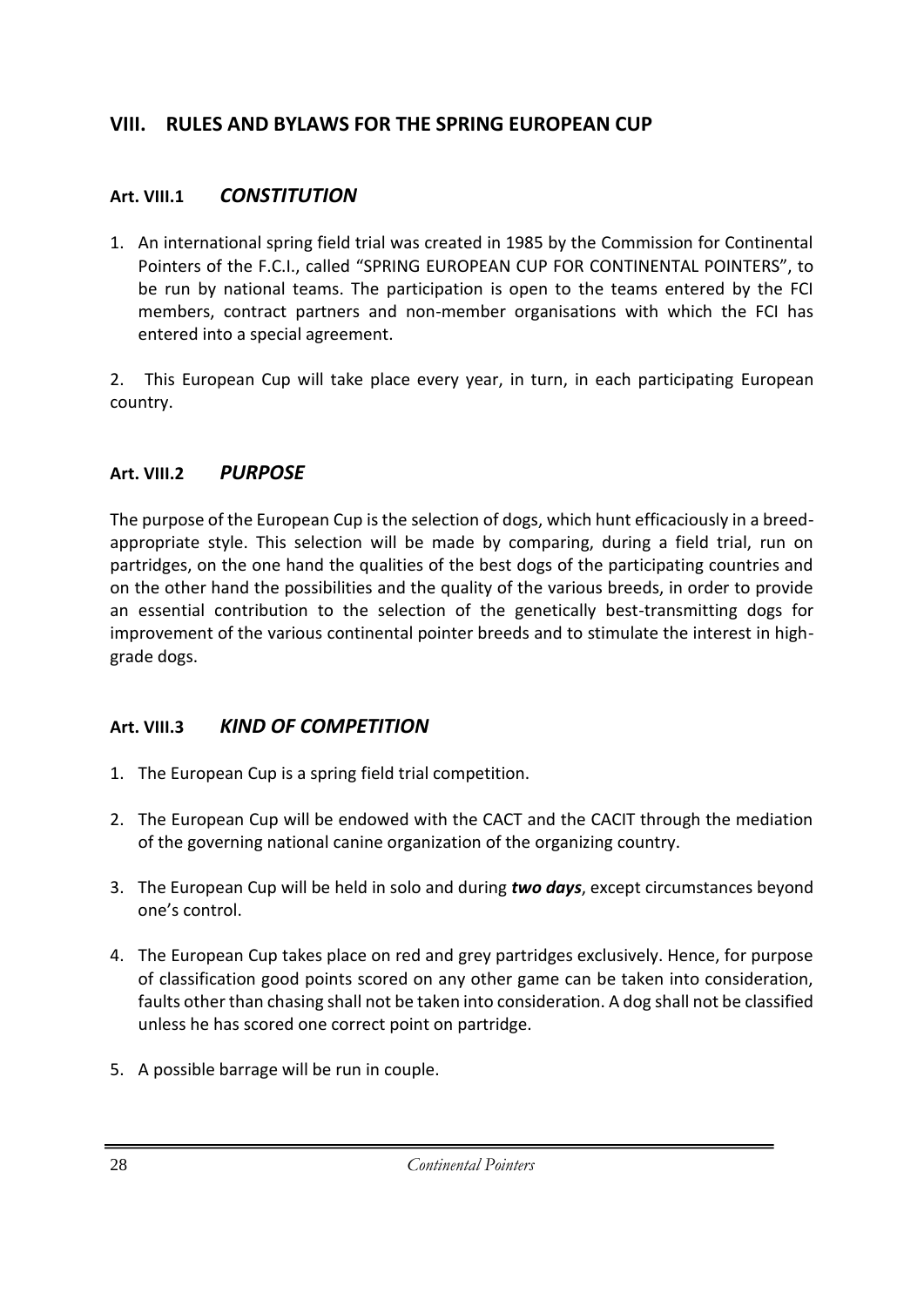#### **Art. VIII.4** *ORGANIZATION*

- 1. The Commission for Continental Pointers of the F.C.I. will be charged with:
	- a. appointing, at least one year in advance, the country which will be entrusted with the practical organization of the European Cup;
	- b. appointing the president(s) of the jury and the countries that must have to provide the two other judges of the jury;
	- c. fixing the registration fee per participant for the following year;
	- d. taking all the necessary initiatives required to ensure proper progression of the European Cup.
- 2. The organizing country will be charged with:
	- a. the appointment and the communication of the date of the event before the first of November of the year preceding the European Cup;
	- b. the announcement of the event, the invitations and other formalities concerning the organization of the European Cup.

## **Art. VIII.5** *FORMATION OF THE NATIONAL TEAMS*

- 1. Each country will be represented by one team only consisting of a minimum of two dogs and a maximum of four dogs. The only dogs allowed to compete are those registered with the studbooks or the appendix to the studbooks of an FCI member organisation or contract partner as well as those registered with the studbooks or appendix to the studbooks of a non FCI member organisation with which the FCI has entered into a cooperation agreement of mutual recognition of studbooks (AKC, KC, CKC).
- 2. A substitute dog may be appointed if named in advance according to the provisions of the present regulation. *The substitute dog can replace another dog provided that the change is communicated by the team captain to the organising committee in the evening of the first day.*
- 3. Freedom is left to each country for the formation of its team**.** However, the participating teams have to comply with the following requirements: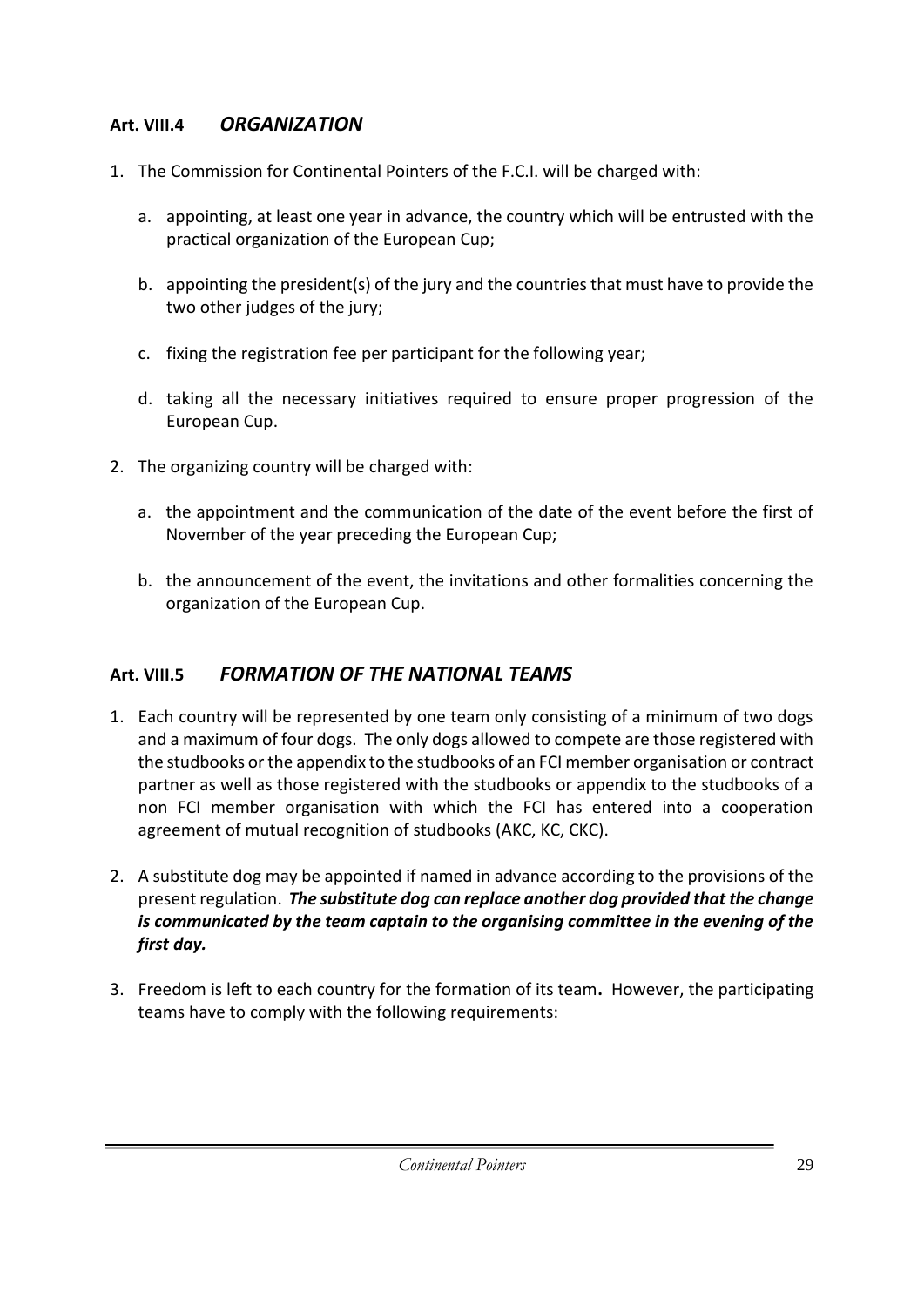#### Owner

Must have the nationality of the country for which his/her dog will compete or must have his/her legal residence for a minimum of 12 months in the country for which his/her dog will compete

If the owner has a double nationality, he/she can choose either country without any restriction. If difficulties arise, they must be referred to the FCI General Committee for final settlement

### Dog

Must have been registered with the studbook or the appendix to the studbook of the country for which it will compete for a minimum of 12 months. Any dog having competed for the team of a country will not be allowed any more to represent the team of another country

### Handler

No matter his/her nationality, and without restricting the number of dogs he/she can handle, the handler will not be allowed to compete for more than one country*.*

- 4. In order to prompt the countries to select a maximum of different breeds in their teams and to give awards to the countries having selected a maximum of different breeds, these will receive a bonus for the classification of their team.
	- a. a country participating in the European Cup with a team consisting of 4 different breeds (with the exception of the substitute dog) will receive a bonus of 4 points for the classification per country;
	- b. a country participating in the European Cup with a team consisting of 3 different breeds (with the exception of the substitute dog) will receive a bonus of 2 points for the classification per country.
	- c. definition of a breed: this that may obtain a separate CACIB in an international exposition.
- 5. The competition is open to non-professional and professional competitors.
- 6. Each team participating in the European Cup will be represented by a team captain who will be in possession of a letter of credit from his country. His duty will be to direct his team during the European Cup. The names of the team captains shall appear on the programme.
- 7. The team captains can replace any dog by the substitute dog until the last moment.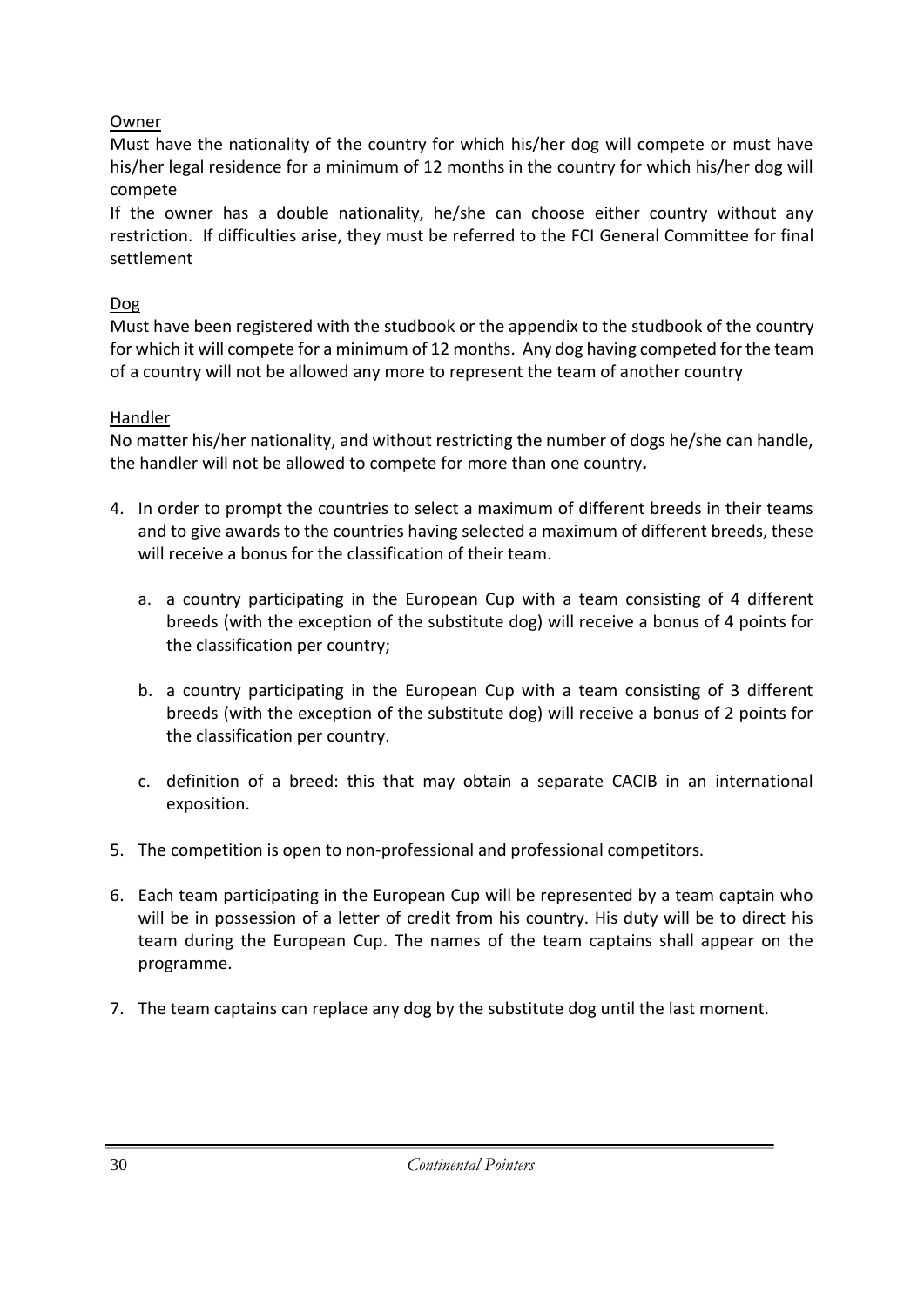### **Art. VIII.6** *PARTICIPATION*

- 1. The precise formation of the teams (including the substitute dog) must have reached the organizing society at least 48 hours before the date of the European Cup.
- 2. No entry no change will be admitted after the deadline mentioned above.
- 3. The entries for the European Cup can be made on plain paper. The engagements shall be valid only if they are accompanied by:
	- a. the name, breed, sex and age of the dog, stud book and tattooing numbers, as well as the number of the workbook;
	- b. the names of the dog's sire and dam;
	- c. breeder's, owner's and handler's names and addresses, as they should appear on the programme.

# **Art. VIII.7** *AMOUNT OF THE ENTERING FEES*

The registration fee per competitor is fixed every year by the Commission for Continental Pointers of the FCI; the amount has to be paid to the organizing society before the start of the competition.

#### **Art. VIII.8** *GROUP DIVISION*

- 1. A maximum of 14 dogs is foreseen per group.
- 2. To determine the number of groups, the number of dogs shall have to be as close as possible to 14 per group. That is to say:
	- a. less than  $15$  dogs = 1 group;
	- b. more than 14 dogs and less than 29 dogs = 2 groups;
	- c. more than 28 dogs and less than 43 dogs = 3 groups; etc.
- 3. The organizing country will take care that the dogs of each team be proportionally distributed in the various groups.
- 4. The lot-drawing for the running order of the dogs will be made the day before in the evening.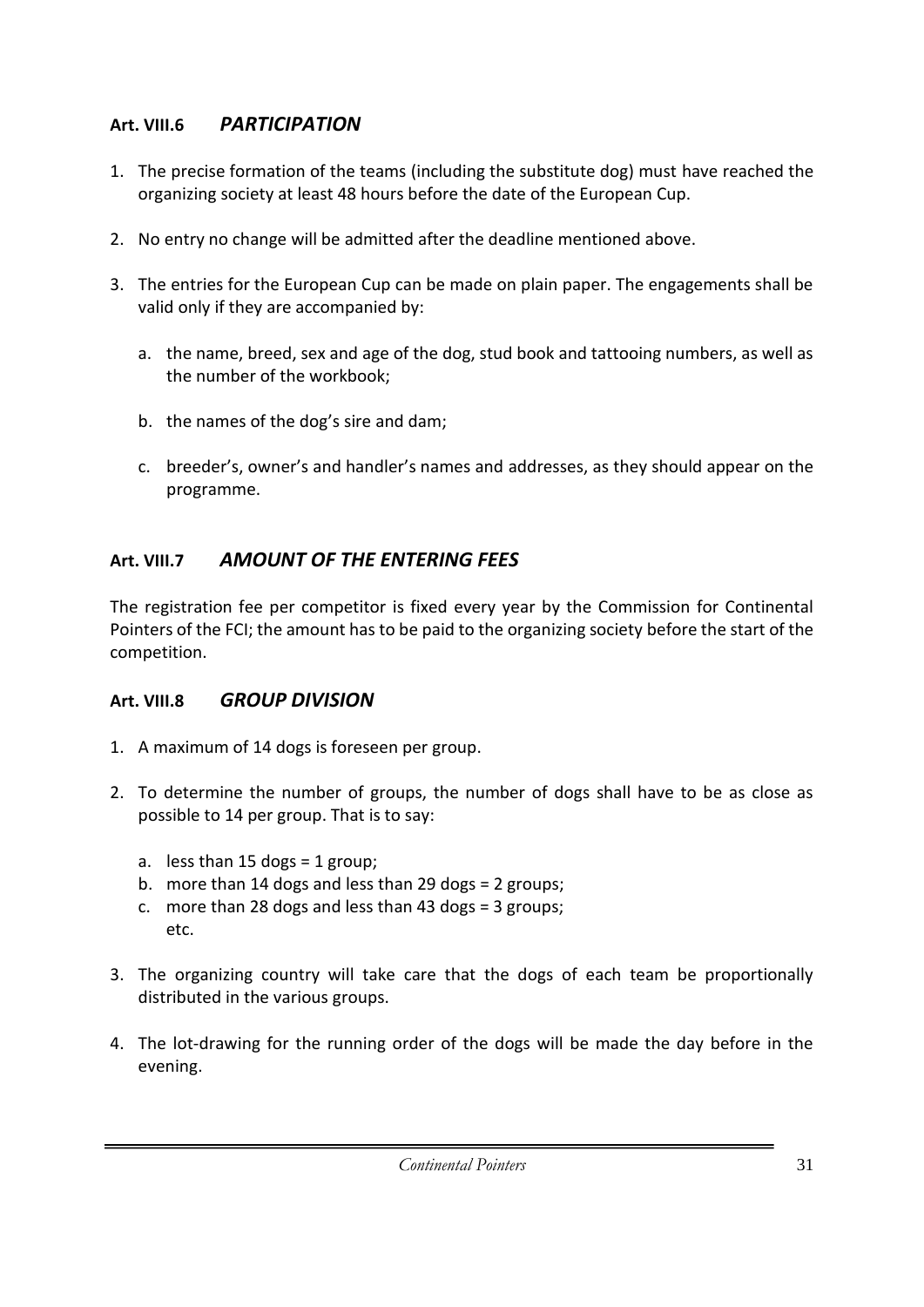#### **Art. VIII.9** *JUDGES*

- 1. The jury consists of *2* judges per group. The president(s) will be responsible for the success or the failure of the competition. He (they) will be appointed each year by the Commission for Continental Pointers of the F.C.I. The president(s) appointed this way will choose (all) the two other judges of the different countries, appointed each year by the Commission. The Commission will see that all the countries participate in the jury in turn.
- 2. Every participating country shall have to provide the Commission with a list of judges experienced in spring trials and in judging the various breeds of continental pointers, the judges being afterwards selected from this list.
- 3. In principle, the judges of the organizing country will not be appointed.
- 4. If there is a run-off following a tie for the first place (barrage) for the CACIT (or, in the case of a tie without the CACT, but a mark of "excellent"), it will be adjudicated, irrespective of the nationalities of the competitors, by a panel of judges with a chairman appointed in advance among the chairmen of the groups. Then, and also in advance, the said chairman will choose the other members of the panel of judges, one from each of the other two designated countries.
- 5. The travelling expenses of the judges will be paid by the countries of origin. Board and lodging of the judges will be paid by the organizing society.

#### *Art. VIII.10 JUDGEMENT*

- 1. The judgement and the evaluation of the jury will be final.
- 2. The Rules and Bylaws for International Field Trials and International Hunting Tests for Continental Pointers, last edition, will be applied.

#### **Art. VIII.11** *CLASSIFICATION*

1. From the marks attributed to each dog will derive an individual classification allowing the classification per team as listed below.

| <b>RCACT 9 points</b> |  |
|-----------------------|--|
|                       |  |
|                       |  |
|                       |  |
|                       |  |

These marks are not cumulative.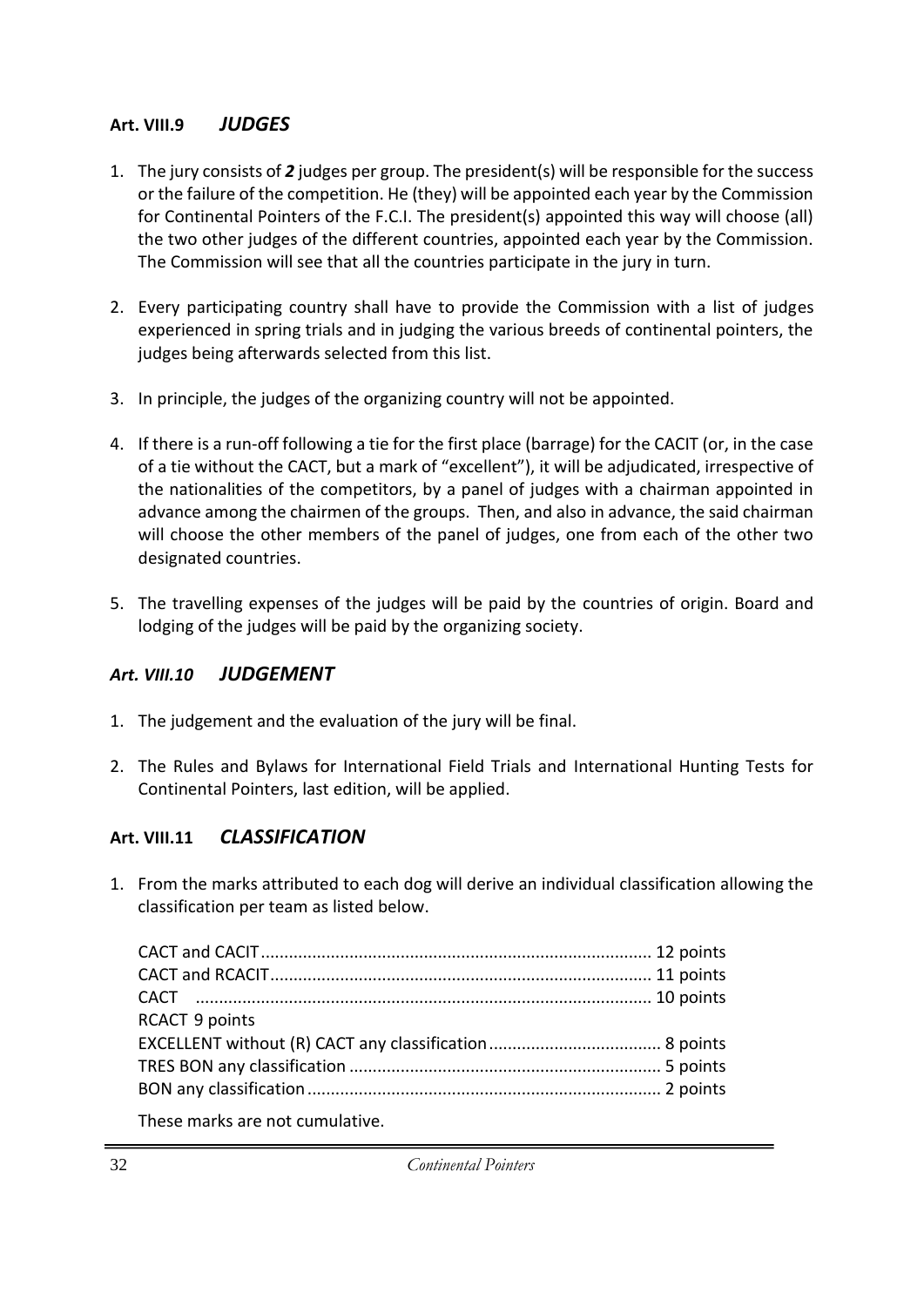- 2. A country participating in the field trial with a team of 4 different breeds will receive a bonus of............................................................................ 4 points
- 3. A country participating in the field trial with a team of 3 different breeds will receive a bonus of............................................................................ 2 points
- 4. To figure in the classification per country, a team must absolutely have two dogs classified with a minimum of ................................................................ 9 points
- 5. In case of tie of the points of two teams, only the best qualifications obtained will be taken into consideration.

# **Art. VIII.12** *PRIZES*

- 1. The European Cup for the winning team and the prizes will be offered by the organizing country, as will be the souvenirs given to each participant.
- 2. The European Cup individual will be offered as a challenge cup by the Commission on condition that the winner has obtained at least the qualification excellent.
- *3. The title of individual champion can only be awarded to a dog that has been ranked with at least 1° EXC.*

*In the event that only one dog was ranked with 1° EXC over the two days, and thus no need for a run-off (barrage), the title of Vice-Champion will not be awarded. In the event of two dogs having gained the CACIT over the two days, a run-off will be held to decide the Champion and Vice-Champion.*

*In the event of two or more competitors having achieved the CAC on the first day, but with no CACIT having been awarded, the best dog will however be identified. There will be a run-off for that dog if one or more dogs have gained the CAC on the second day, with no CACIT having been awarded.*

*The dogs identified as being the best on their respective days (even if they have not gained the CACIT) will be subject to a final run-off for the award of the titles of individual Champion and Vice Champion.*

*If, on the first day, there are only competitors with 1° EXC, there will always be a run-off to identify the best one. The same applies to competitors with 1° EXC on the second day. Then the best two dogs on the two days will take part in a final run-off for the title of individual Champion and Vice Champion.*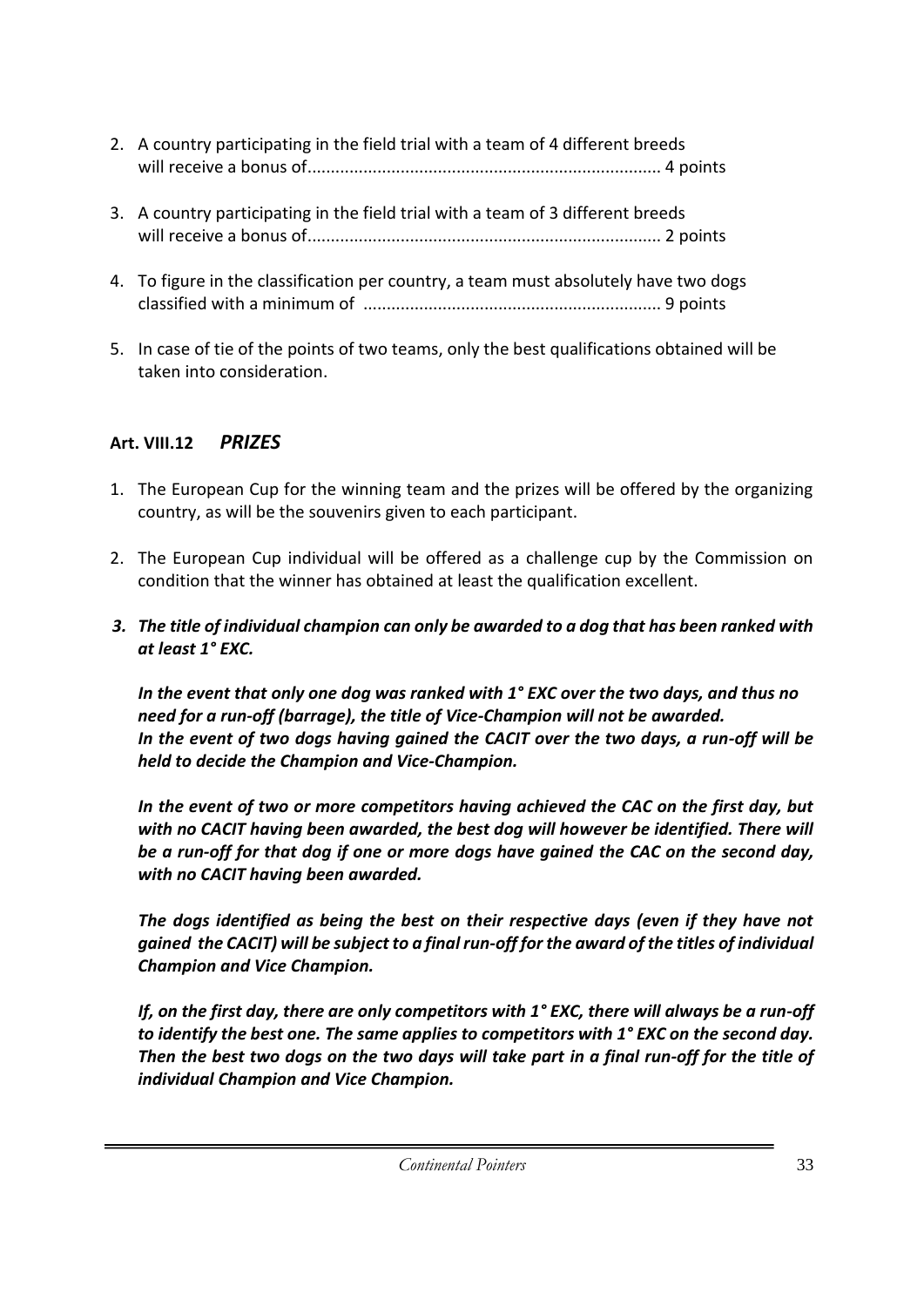#### **Art. VIII.13** *DISPUTES*

The subjects of disputes or possible complaints will be settled immediately by the members of the Commission present at the competition.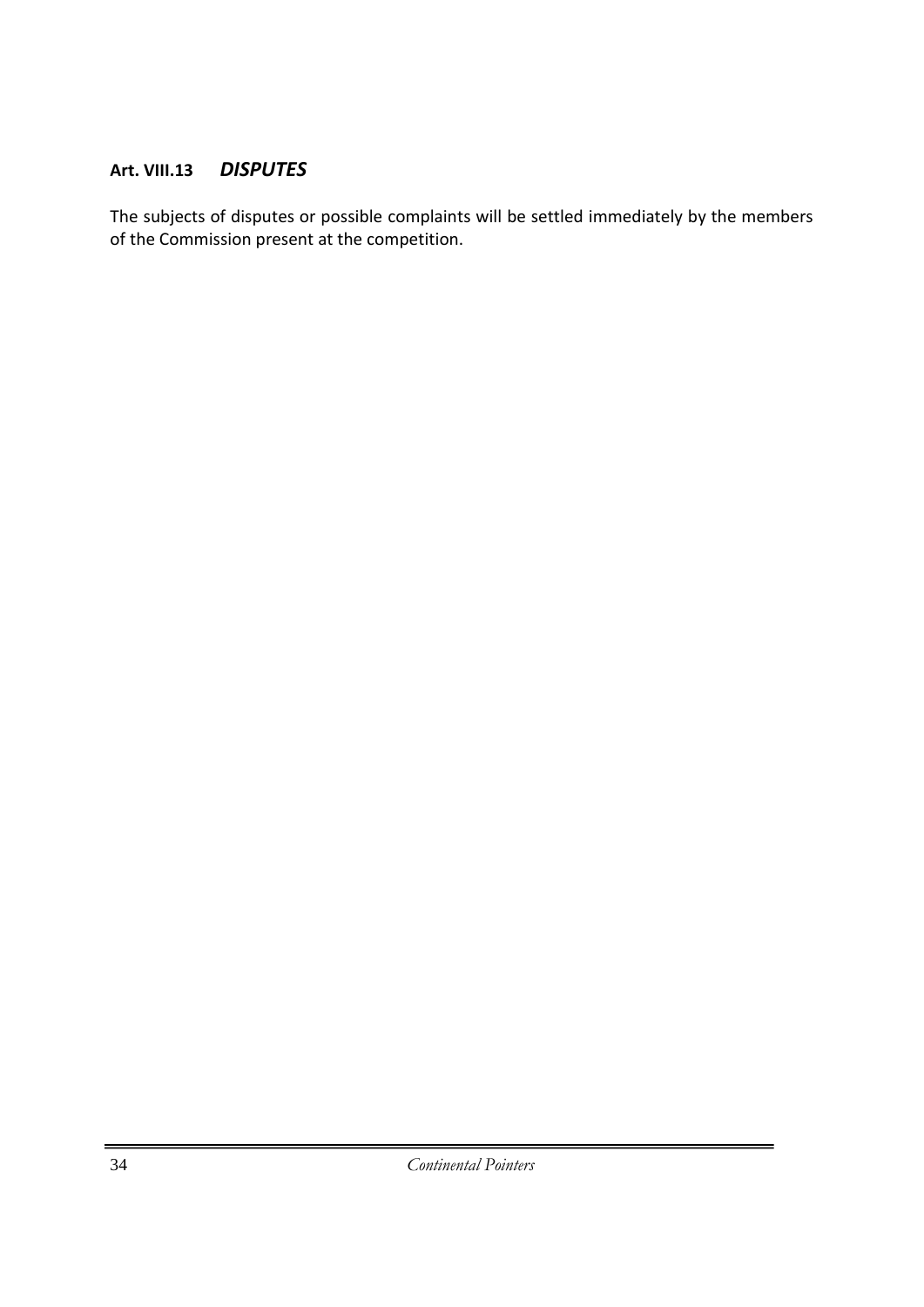# **IX. RULES AND REGULATIONS FOR THE WORLD CHAMPIONSHIP OF PRACTICAL HUNTING FOR BRITISH AND CONTINENTAL POINTERS.**

**Art.IX.1** In 1978 an Organizing Committee made up of the representatives of the countries participating in the contest created a World Championship of Practical Hunting for Pointers. In 1999 the name of the championship was modified. This championship has been organized yearly with great success. The World Championship of Practical Hunting for Pointers gained a prominent international reputation among dog-fanciers.

Art.IX.2 From July 1<sup>st</sup>, 2004 the FCI recognizes this championship, named World Championship of Practical Hunting for Pointers. This trial, where teams representing the FCI member countries are entered, takes place every year in a different country among all participants.

**Art.IX.3** The goal of the World Championship of Practical Hunting for Pointers is to promote the rational use of the pointers by the hunters, emphasizing, in a high-level international competition, his usefulness for hunting, while allowing the hunters to meet together during a great competition.

## **GENERAL PROVISIONS**

**Art.IX.4** The general provisions provided for in the Official Regulations of the International Field Trials for British Pointers and the Official Regulations of the International Field Trials and Hunting Tests for Continental Pointers are fully applicable except special conditions foreseen in the present regulations.

# *CONTEST DESCRIPTION*

**Art.IX.5** The World Championship of Practical Hunting for Pointers consists of two Autumn International Hunting Quest Shooting Game Field Trials. The tests are run in pairs (braces).

**Art.IX.6** The field trials include ground work as well as water work. The work must reflect an exact image of hunting (rough shooting). If possible, a piece of game will be shot during the field work. The dog is judged by his behaviour before and after the shot. Before the shot, the dog must hunt and point. After the shot, he must find the dead or injured game and retrieve it.

**Art.IX.7** The terms and conditions of the Autumn International Hunting Quest Shooting Game Field Trial, provided for in the Official Regulations of the International Field Trials for British Pointers and in the Official Regulations of the International Field Trials and Hunting Tests for Continental Pointers, are fully applicable, except the particular conditions foreseen in these regulations.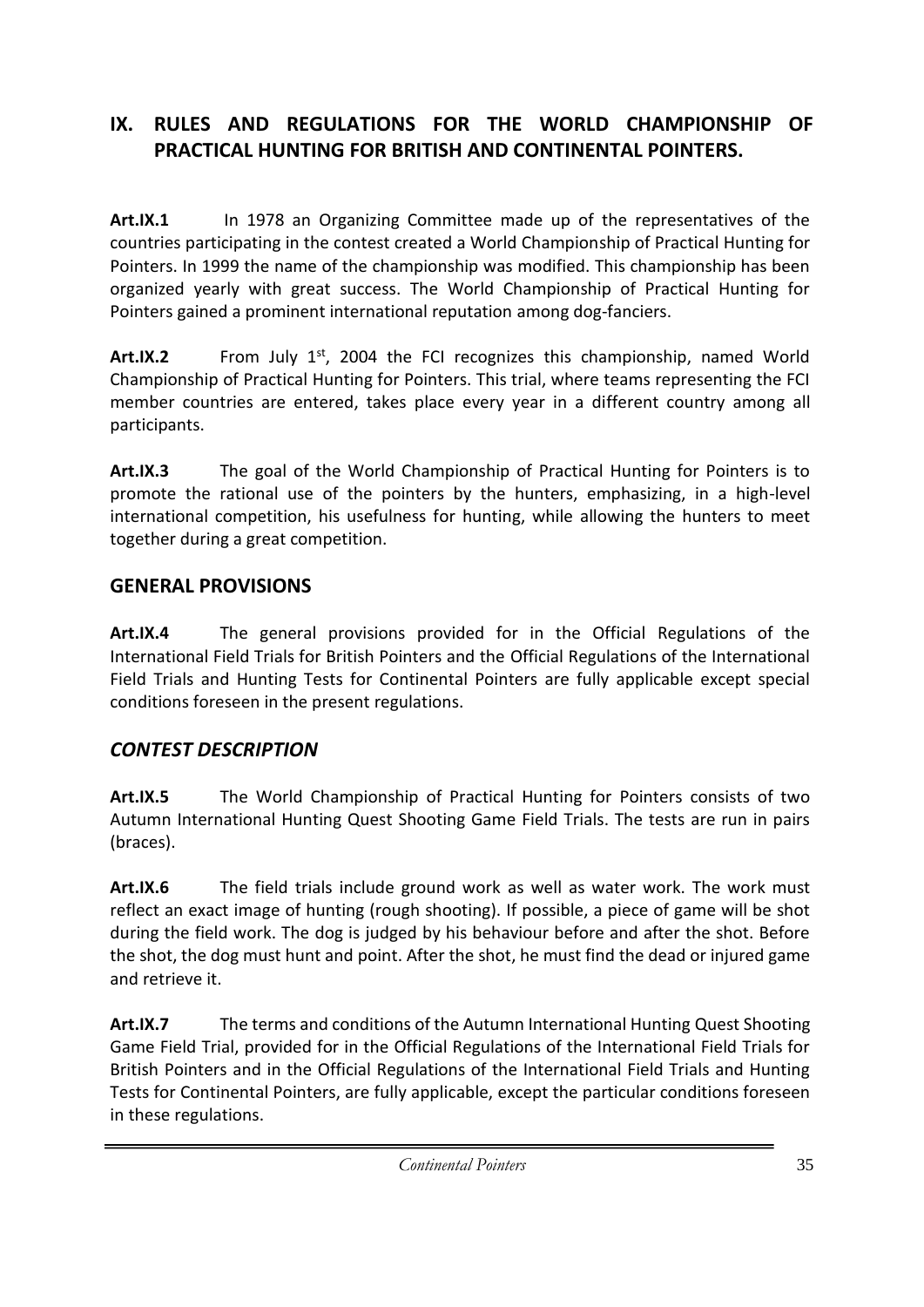## **ORGANIZATION**

**Art.IX.8** An Organizing Committee was created and is charged of supervising the championship arrangements. This committee takes all necessary initiatives to the good completion of the championship. It is allowed to propose any authorized modifications provided that they are not contradictory with the present regulations.

**Art.IX.9** The Organizing Committee is made up of official representatives appointed one by each country participating in the Championship. This Committee will elect a president and a secretary and will meet at least once per year on invitation of the president. Every official representative, appointed by his/her country, has only one vote and the decisions are taken by simple majority. The travelling and lodging expenses of the Committee members will be in charge of the countries they represent.

**Art.IX.10** The Organizing Committee designates, at least one year in advance, the country which will be entrusted with the organization of the World Championship of Practical Hunting for Pointers.

**Art.IX.11** The Organizing Committee will assign the organization of the World Championship of Practical Hunting for Pointers either to a national canine society member of the FCI or to a purebred specialized association recognized by the national cynological organisation (NCO) of its country or to a national federation of hunters.

In any case, the patronage of the FCI and the CACIT must be requested by the national cynological organisation (NCO) of the organizing country.

# **COMPOSITION OF THE NATIONAL TEAMS**

**Art.IX.12** Every country will be allowed to enter a team of British Pointers and/or a team of Continental Pointers. Every team should be composed by a minimum of two and a maximum of four dogs. A substitute dog can be appointed for each team, provided that it has been previously notified according to the terms of the present regulations.

**Art. IX.13** The only dogs allowed to compete are those registered with the studbooks or the appendix to the studbooks of an FCI member organisation or contract partner as well as those registered with the studbooks or appendix to the studbooks of a non FCI member organisation with which the FCI has entered into a cooperation agreement of mutual recognition of studbooks (AKC, KC, CKC).

#### Owner

Must have the nationality of the country for which his/her dog will compete or must have his/her legal residence for a minimum of 12 months in the country for which his/her dog will compete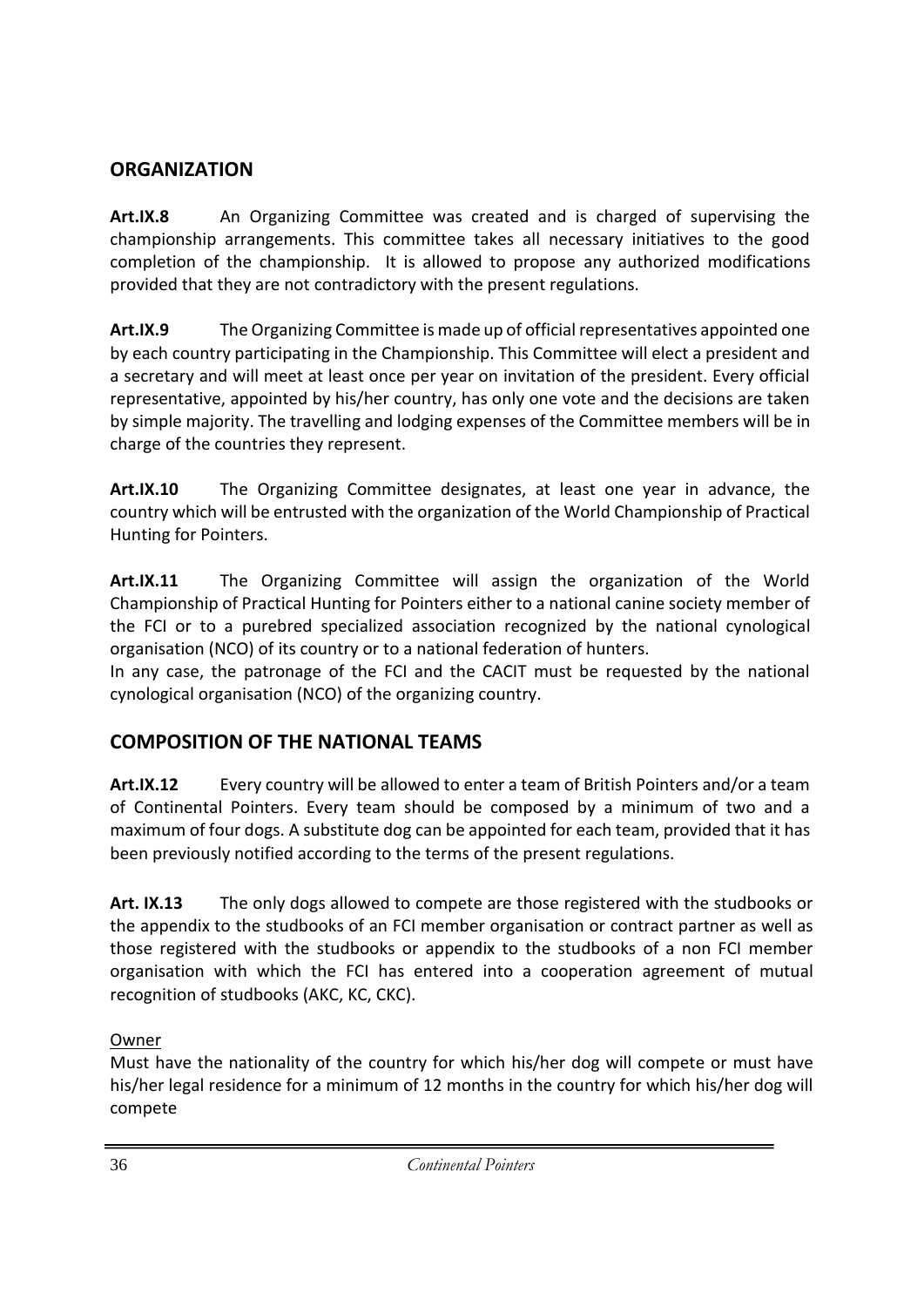If the owner has a double nationality, he/she can choose either country without any restriction. If difficulties arise, they must be referred to the FCI General Committee for final settlement

Dog

Must have been registered with the studbook or the appendix to the studbook of the country for which it will compete for a minimum of 12 months

Handler

No matter his/her nationality, the handler will not be allowed to compete for more than one country and will be authorized to handle a maximum of 4 dogs.

**Art.IX.14** This contest is open to all competitors.

**Art.IX.15** Each team will be represented by a team leader appointed by the national organisation of the country in question.

# **ENTRIES**

**Art.IX.16** The organizing association must receive the application with the exact composition of each team (including the substitute dog) at least three days before the Championship date.

**Art.IX.17** The entries will only be valid if they are accompanied by:

- a. the name, breed, sex, date of birth, stud book registration number, tattoo number as well as the number of the working record book of the dog; all should appear on the programme;
- b. the names and addresses of the breeder, the owner and the handler; all should appear on the programme.

# **ENTRY FEE**

**Art.IX.18** The amount of the entry fee per competitor is annually set fixed by the organizing committee, and the entry fee should be paid to the organizing association before the start of the Championship.

# **DISTRIBUTION OF THE DOGS**

**Art.IX.19** The drawing of lots to establish braces (pairs) and their running order will be done the eve of each trial in the evening. Drawing will be managed by the secretary of the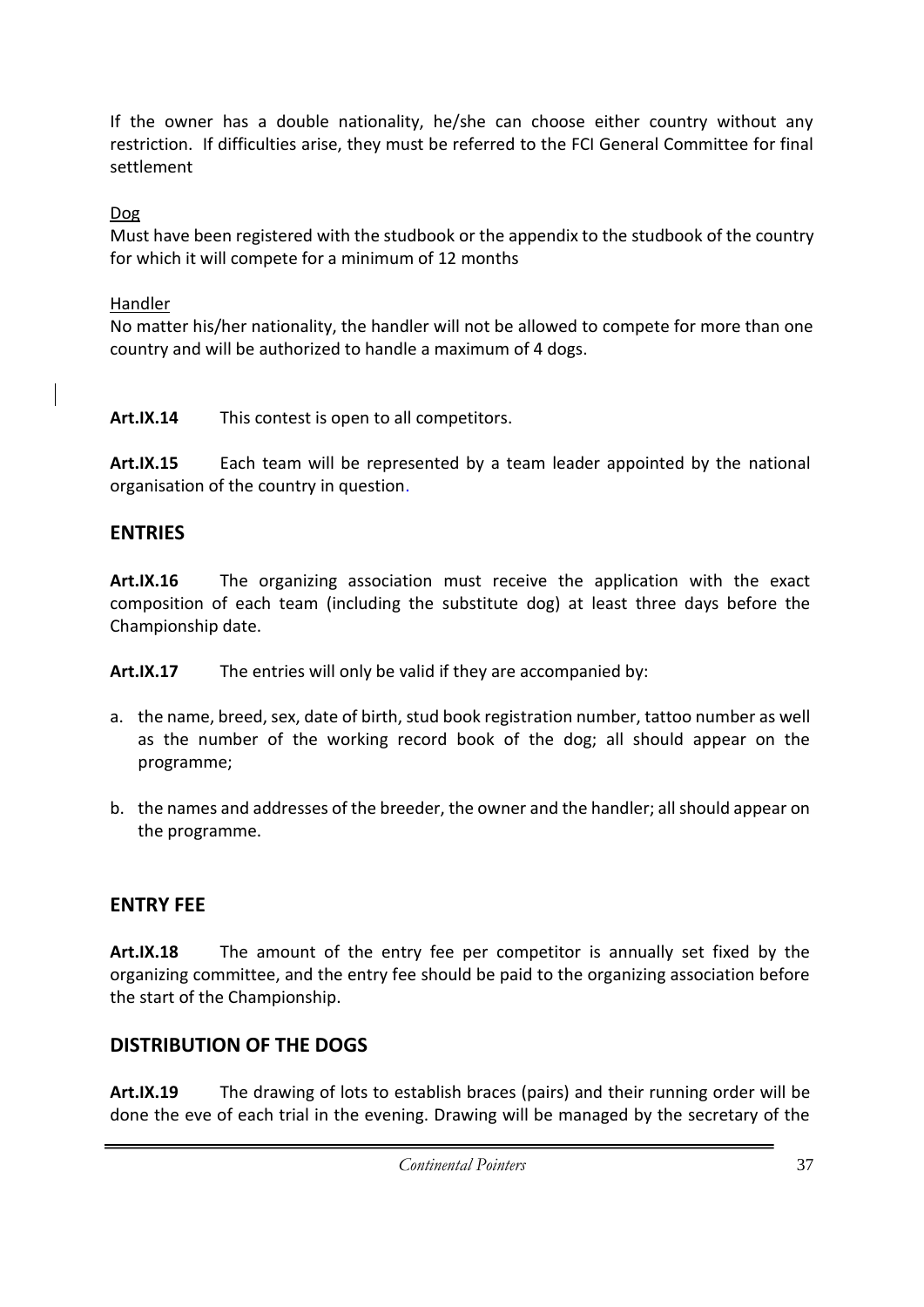organizing committee.

**Art.IX.20** A handler may present dogs in only one series of one of the two competitions.

### **JURY**

**Art.IX.21** The jury of each series, as well as the jury of each eventual barrage, will be made up of three judges of different nationality; of which one will act as president.

**Art.IX.22** The formation of the juries will be supervised by the organizing committee which will make sure the presidents of the different juries have different nationalities.

**Art.IX.23** The travelling expenses of the judges will be paid by their national canine organisation whereas the organizing association will take care of the accommodation expenses and meals.

# *GAME*

**Art. IX.24** The trials will be run on game birds that are usually hunted with pointers. However, for the classification, the good points, but not the faults, except pursuit, taken on all other game, can be taken into consideration. A dog cannot be classified if he has not at least a valid point on game bird/s usually hunted with pointers. The valid game can be limited by decision of the organizing committee. This restriction must be announced by the organizing committee before the beginning of the contests.

# **JUDGING/ CLASSIFICATION**

**Art. IX.25** The judges should let every brace (pair) work fifteen minutes, even in case of an eliminating fault of one of the dogs in the brace. In this case, the rest of that round will be run "for the honour" by the eliminated dog but, previously, the president of the jury must inform the handler. However, all dogs proving to be insufficient in pace or in quest, or interfering with their brace mate by persistently following him or by false pointing or by refusal of backing (honouring) one point of his brace mate, will be stopped.

**Art.IX.26** A dog that has not made a point on bird/s of the species referred to in Article 24 and has not retrieved game will not get any award. If the dog didn't have the opportunity to retrieve game during his work, a cold retrieve of a game bird will be arranged, preferably immediately after the action, or at latest at the end of his round.

**Art.IX.27** The dog that has, once, consciously flushed game bird(s) of the species referred to in the article 24 or twice missed or stumbled upon (bumped into) game birds of the species referred to in Article 24, will be eliminated. A dog that has, once, without justification, missed behind or stumbled upon (bumped into) game bird(s) of the species mentioned in article 24,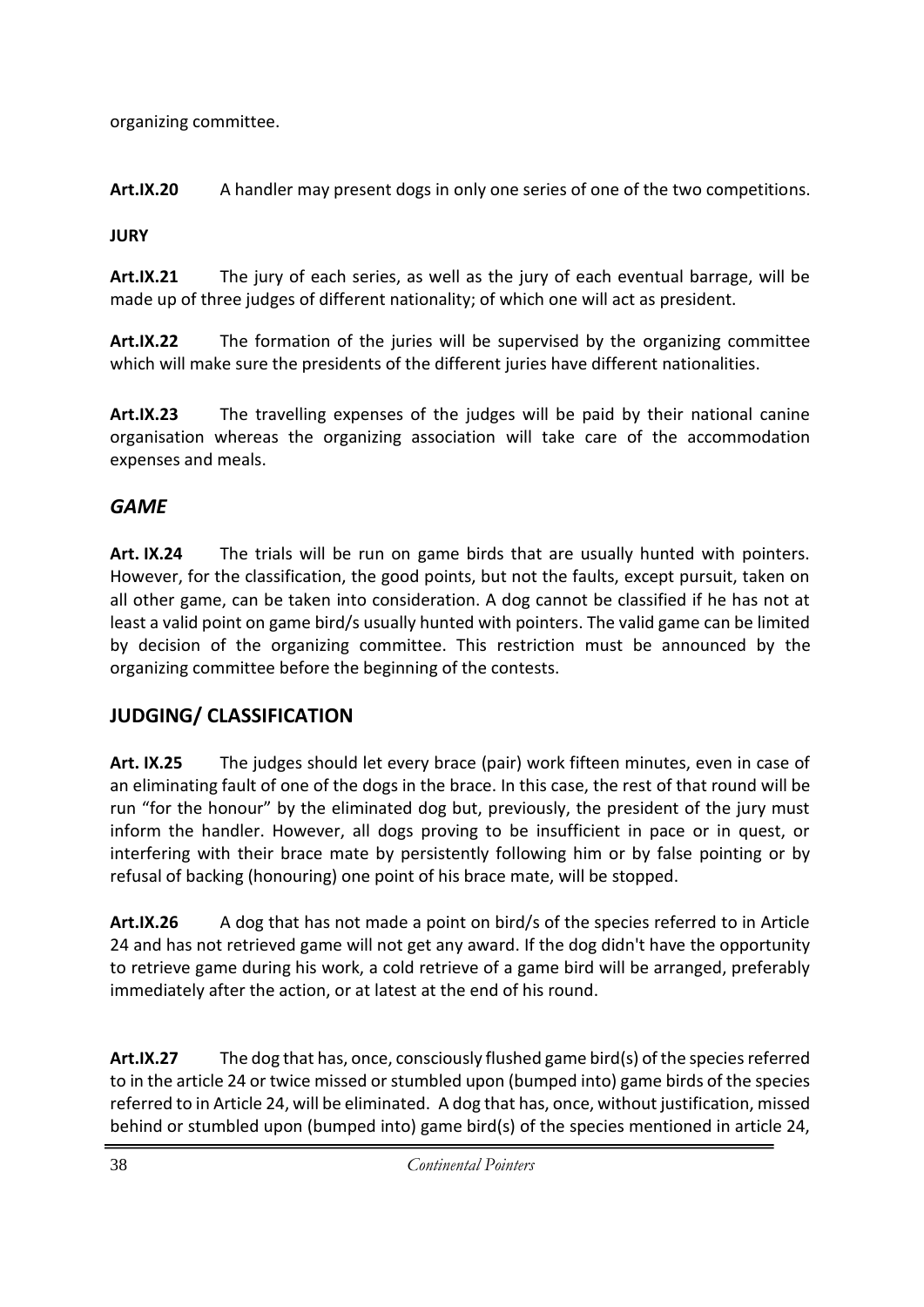cannot get more than "Very Good".

**Art.IX.28** A water retrieve test is mandatory for all awarded dogs. It will take place in deep water on a dead duck. In case of refusal the dog cannot be rated more than Very Good.

# **PRIZES**

Art.IX.29 To establish an order for the titles, points will be assigned to the awarded dogs according to the results they achieved during the two days, and following the quotations below:

| <b>CACIT</b>                        | 12 points |
|-------------------------------------|-----------|
| <b>RCACIT</b>                       | 11 points |
| <b>CAC</b>                          | 10 points |
| <b>RCAC</b>                         | 09 points |
| <b>1st Excellent</b>                | 08 points |
| Excellent (from the $2^{nd}$ place) | 07 points |
| Very Good                           | 04 points |
| Good                                | 02 points |
|                                     |           |

The notes are not cumulative.

**Art.IX.30** The classification for a team is determined by the total of points obtained by the team members over the two days of the contest, in accordance with the above quotation system. A team must have at least two dogs classified to appear in the list of the prices.

**Art.IX.31** The team standing "first" is declared "World Champion Team of Practical Hunting" for the year in course. The team classified second gets the title of "World Vicechampion Team of Practical Hunting" for the year in course.

**Art.IX.32** In case of equality of points, the highest number of classified dogs in each team will be taken into consideration

**Art.IX.33** The classification for the individual titles is determined by the total of points obtained by each dog over the two days of the contest, in accordance with the above quotation. A dog must have, at least, an "Excellent" to be eligible for a title. In addition, he must have run the two days of the contest and have passed the water retrieves he has been submitted to.

**Art.IX.34** The dog standing "first" is declared "World Champion of Practical Hunting" for the year in course. The dog standing "second" is declared "World Vice-champion of Practical

**Art.IX.35** In case of equal points, a barrage will take place for the assignment of the title.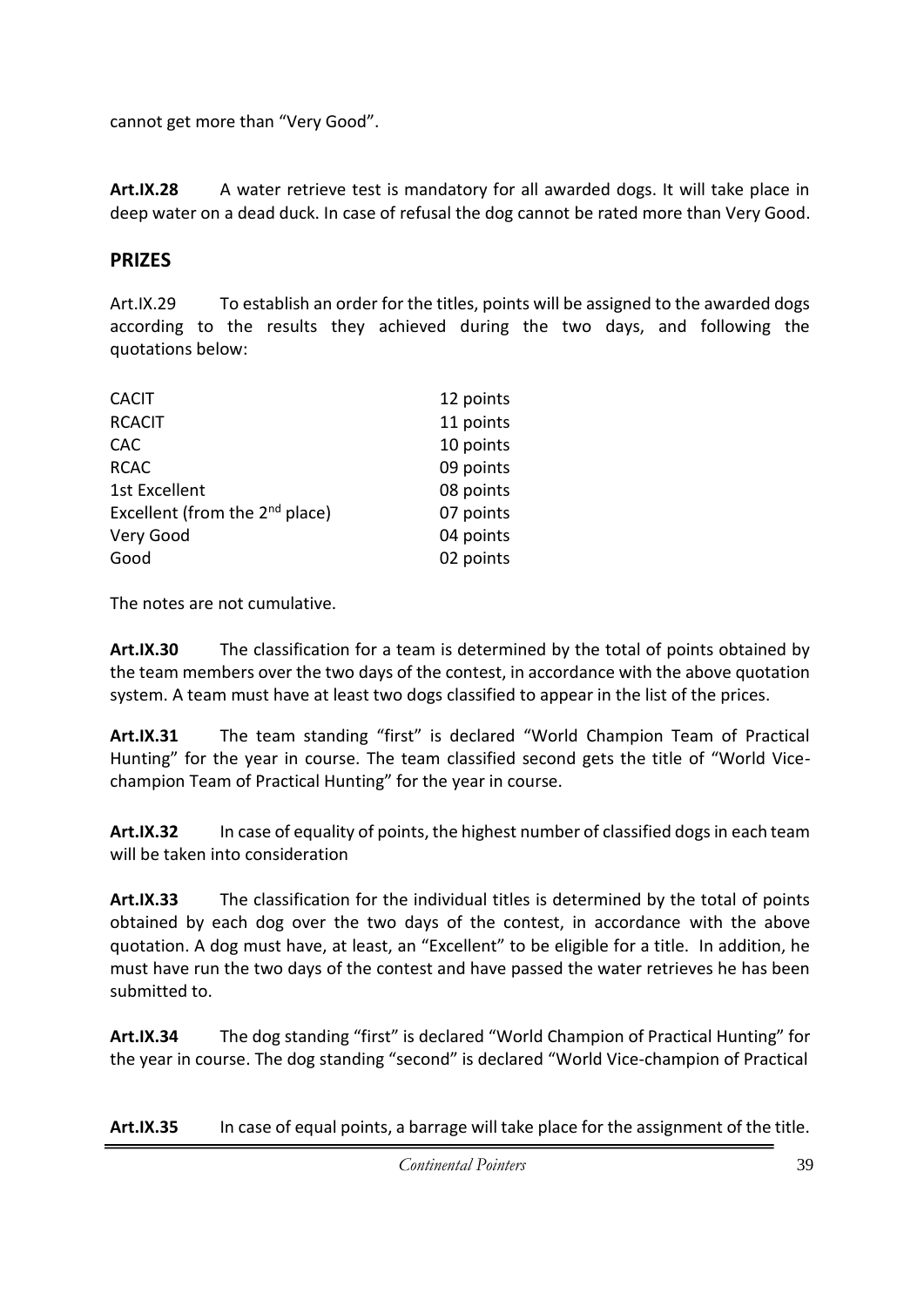#### **DISPUTES**

**Art.IX.36** The judging and the jury's appreciations are final and definitive.

**Art.IX.37** In case of possible disputes, they will be settled immediately by the members of the organizing committee present at the Championship.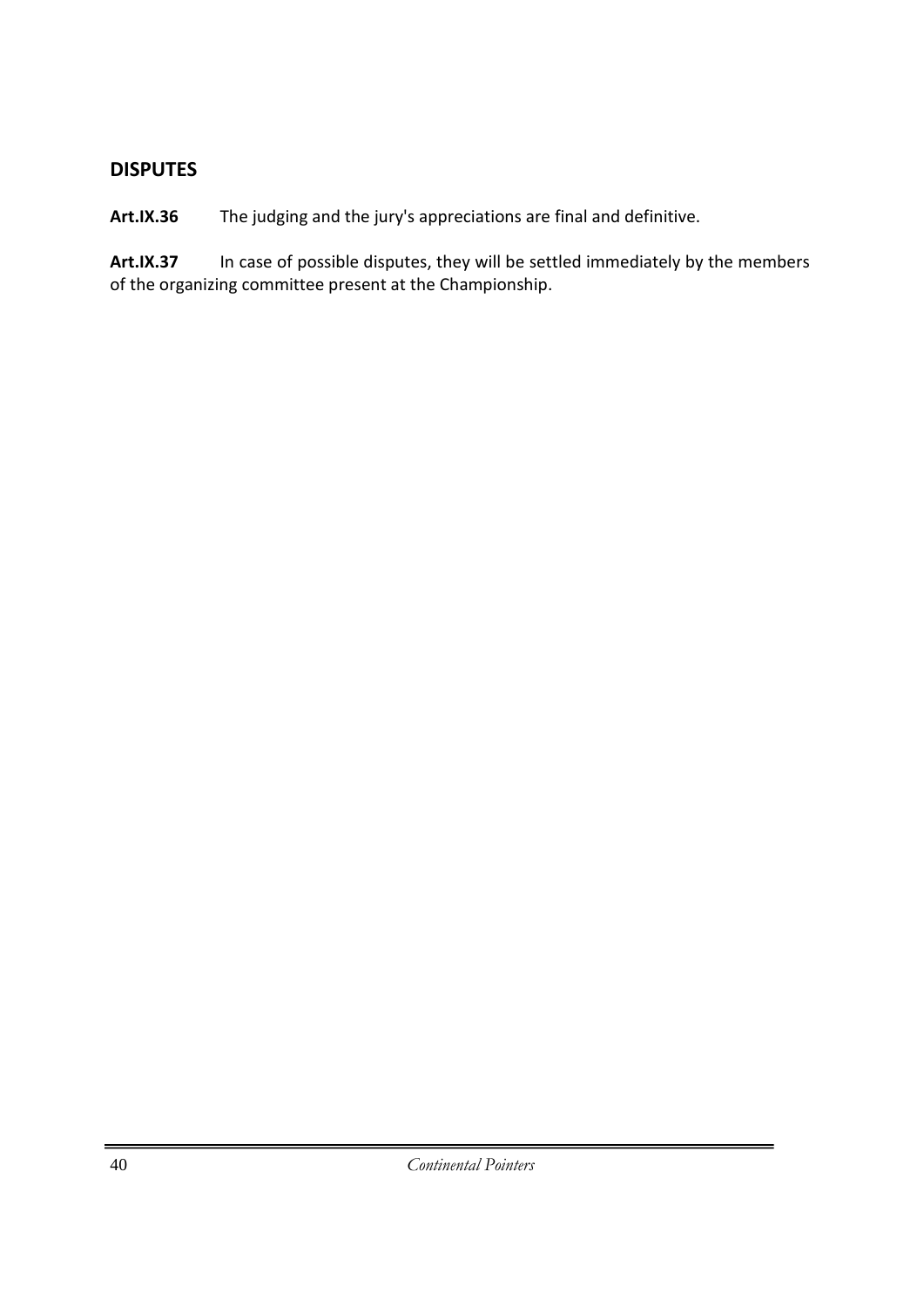# **X. RULES ANS BYLAWS FOR CHAMPIONSHIPS FOR SEPARATE BREEDS**

# **GENERAL REGULATIONS**

**Art. X.1** The F.C.I. can recognise championships for separate breeds, created by a national breeder's association of the breed in question, recognized by the governing national canine organization of the country of origin and having F.C.I. membership.

**Art. X.2** The purpose of the Championships for separate breeds is the selection of dogs, which hunt efficaciously in a breed-appropriate style. This selection will be made by comparing, during an international field trial or an international hunting test, the qualities of the best dogs of the participating countries in order to provide an essential contribution to the selection of the genetically best-transmitting dogs for improvement of the breed and to stimulate the interest for this breed.

**Art. X.3** The championships are organized in turn by clubs for separate breeds, recognized by the governing national canine organization.

**Art. X.4** The championships are run by representative teams of national clubs for separate breeds, recognized by the governing national canine organization.

**Art. X.5** The participation is limited to a maximum and a minimum of participating dogs of national clubs concerned.

## **JUDGEMENT**

**Art. X.6** The judgement and the appreciation of the jury are final and indisputable.

**Art. X.7** The Official Rules and Bylaws for International Field Trials and International Hunting Tests for Continental Pointers, last edition, are applicable.

# **RECOGNITION OF REGULATIONS**

**Art. X.8** The national breeder's associations of the breed in question, recognized by the governing national canine organization of the country of origin are invited to present regulations for F.C.I. ratification. The application should be submitted to the Secretariatgeneral of the F.C.I., care of the committee for continental pointers.